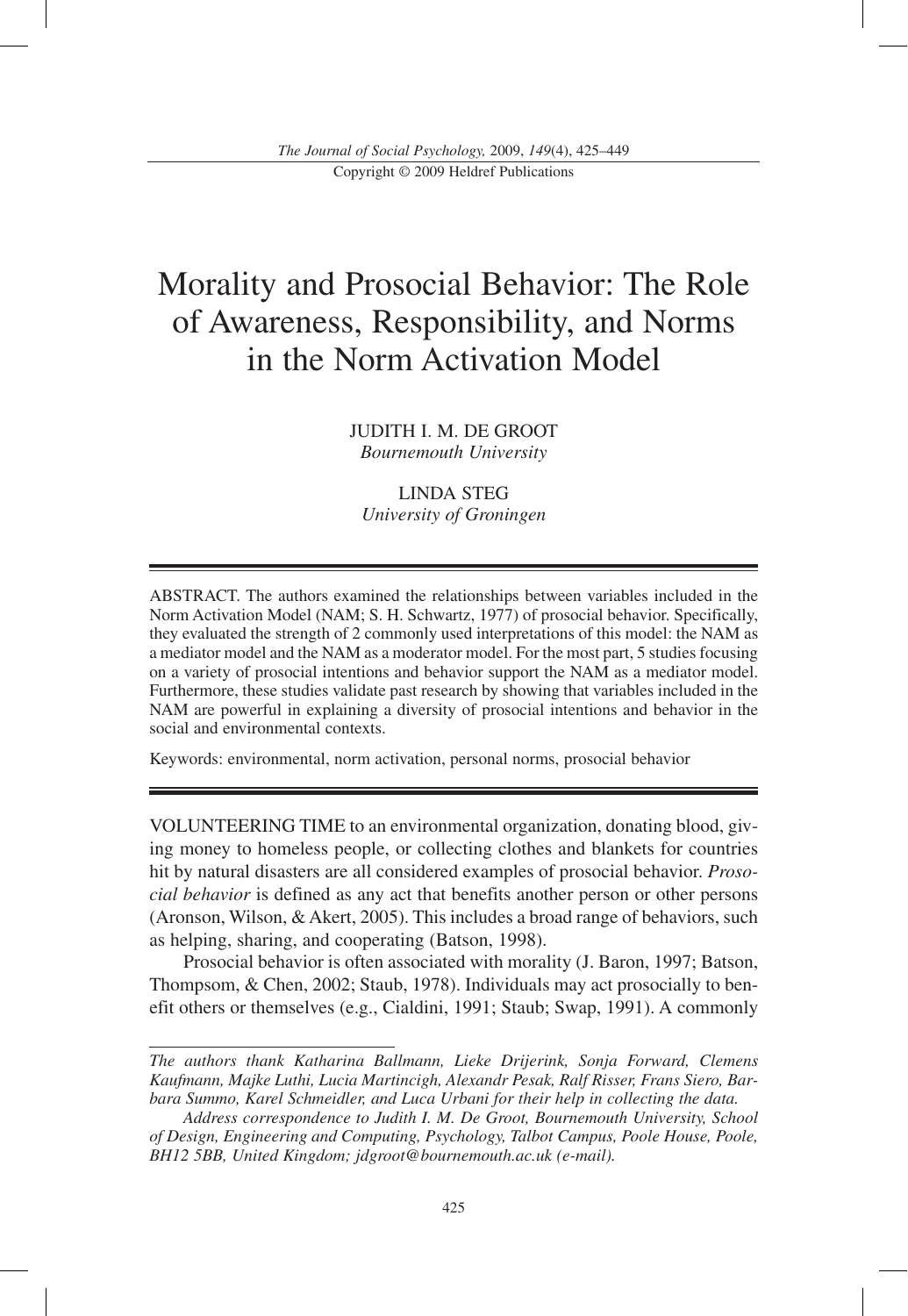used model that explicitly considers expected outcomes for others when explaining prosocial behaviors is the Norm Activation Model (NAM; Schwartz, 1977). The NAM has been successfully applied in predicting a diversity of prosocial intentions and behaviors, such as donating bone marrow (Schwartz, 1970, 1973), donating blood (Zuckerman & Reis, 1978), volunteering (Schwartz & Fleishman, 1982; Schwartz & Howard, 1980), and helping in emergency situations (Schwartz & Clausen, 1970; Schwartz & David, 1976). Also, during the past 3 decades, there has been an increasing amount of empirical support for the NAM in the environmental context, such as energy conservation (Black, Stern, & Elworth, 1985; Tyler, Orwin, & Schurer, 1982), willingness to pay for environmental protection (Guagnano, 2001; Guagnano, Dietz, & Stern, 1994), recycling (Bratt, 1999; Hopper & Nielsen, 1991; Vining & Ebreo, 1992), and general proenvironmental behavior (Nordlund & Garvill, 2002; Schultz et al., 2005). Proenvironmental behavior is believed to be a special case of prosocial behavior because it also implies that people benefit others, whereas often, no direct individual benefits are received by engaging in these behaviors.

## *Interpretations of the NAM*

The NAM includes three types of variables to predict prosocial behavior. The first of these is *personal norms* (PN), referred to as feeling a "moral obligation to perform or refrain from specific actions" (Schwartz & Howard, 1981, p. 191). The second, *awareness of consequences* (AC), is defined as whether someone is aware of the negative consequences for others or for other things one values when not acting prosocially. The third, *ascription of responsibility* (AR), is described as feelings of responsibility for the negative consequences of not acting prosocially.

Although there is a huge amount of support for the NAM in the social as well as the environmental domain, the relationships between the key factors of the NAM are not fully clear (De Ruyter & Wetzels, 2000). In essence, two interpretations of the NAM have been postulated. Some scholars suggest that AC is an antecedent of AR, AR is an antecedent of PN, and PN influences behavior, whereas others assume that the influence of PN on prosocial behavior is moderated by AC and AR (see Figure 1). In the present research, we examined the relationships between variables included in the NAM. More specifically, we evaluated the relative utility of the two commonly used interpretations of the NAM. Knowing how AC, AR, and PN are related to prosocial intentions is important because such intentions may enhance efficient promotion of these behaviors. For example, when a mediator model is prevalent, policy implementors would be relatively more successful if they would first target awareness of the problem before focusing on responsibility or norms. Following a moderator model, increasing responsibility may be sufficient when promoting prosocial behavior.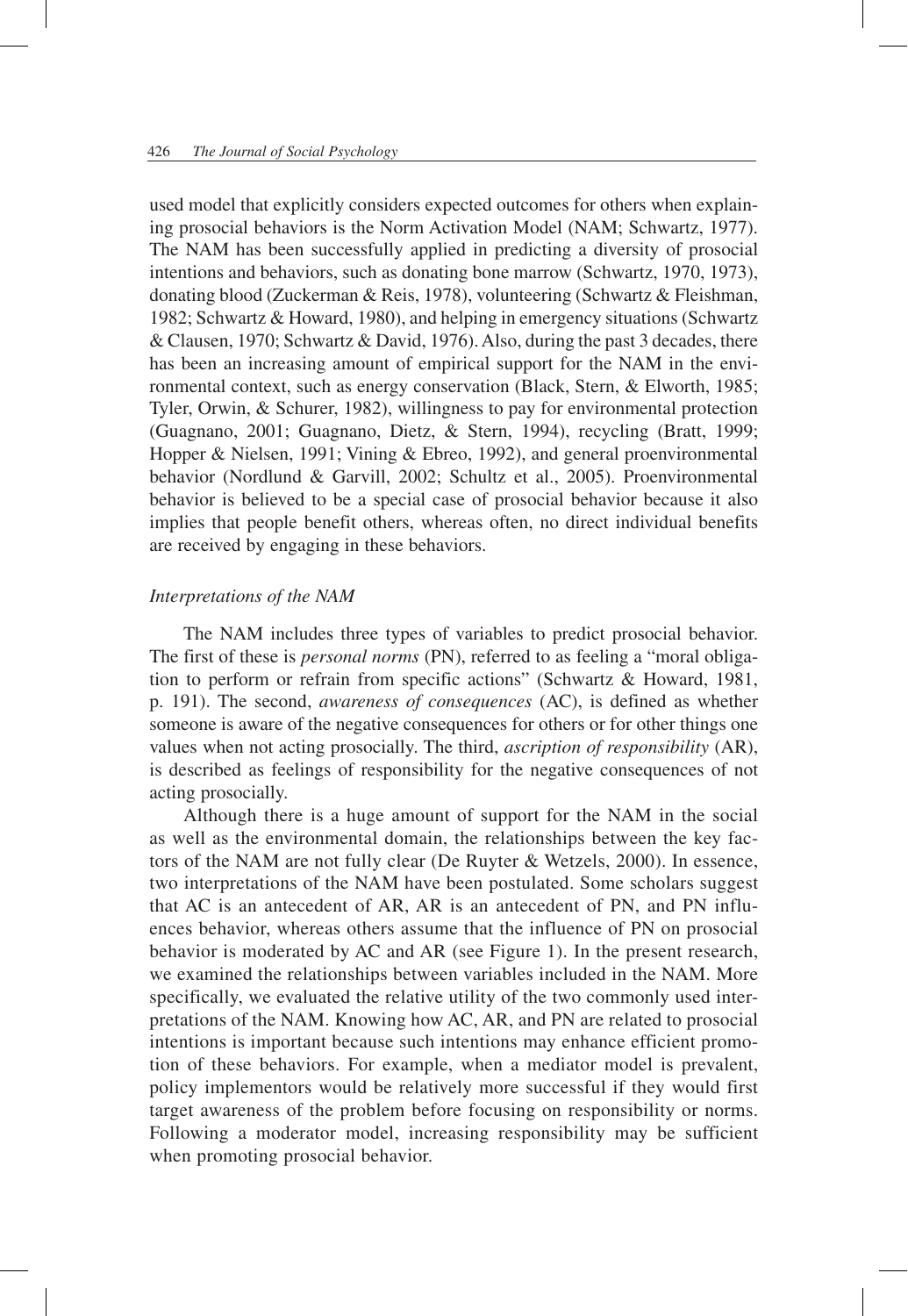

Researchers proposing a mediator model assume that AC and AR have indirect effects on intentions and behavior via PN (Black et al., 1985; Steg, Drijerink, & Abrahamse, 2005; Stern & Dietz, 1994). More specifically, PN is assumed to mediate the relationship between AR and prosocial intentions and behaviors, and AR is assumed to mediate the relationship between AC and PN. This interpretation of the NAM has been supported in several studies. For example, Diamond and Kashyap (1997) found in a study among 246 alumni on contributing money to a university that personal obligation toward donating money to their university is a direct antecedent of intending to donate money and actually donating money to the university. The effects of AC and AR on intentions and behavior were mediated by PN. Support for a mediator model in the environmental domain was found by Stern, Dietz, Abel, Guagnano, and Kalof (1999). They showed that PN mediated the relationship between (a) AC and intentions and (b) self-reported environmental behaviors.

Other researchers argue that the relationship between PN and prosocial behavior is moderated by AC and AR (e.g., Schultz & Zelezny, 1998; Schwartz & Howard, 1980; Vining & Ebreo, 1992). These researchers believe the relationship between PN and prosocial behavior to be especially strong among people who are highly aware of the consequences of not acting prosocially and people who feel highly responsible for the consequences of this behavior. In contrast, when AC and AR are low, PN is less likely to influence behavior because people may deny the problem or their responsibility to respond, thereby neutralizing the obligations they feel (Schwartz, 1977).

Various researchers have found evidence for the moderator interpretation of the NAM as well (e.g. Hopper & Nielsen, 1991; Schwartz, 1973). For example, in an experiment on donating bone marrow, PN was not correlated with volunteering to donate bone marrow among female workers who hardly felt responsible for donating bone marrow, but the correlation was substantial for women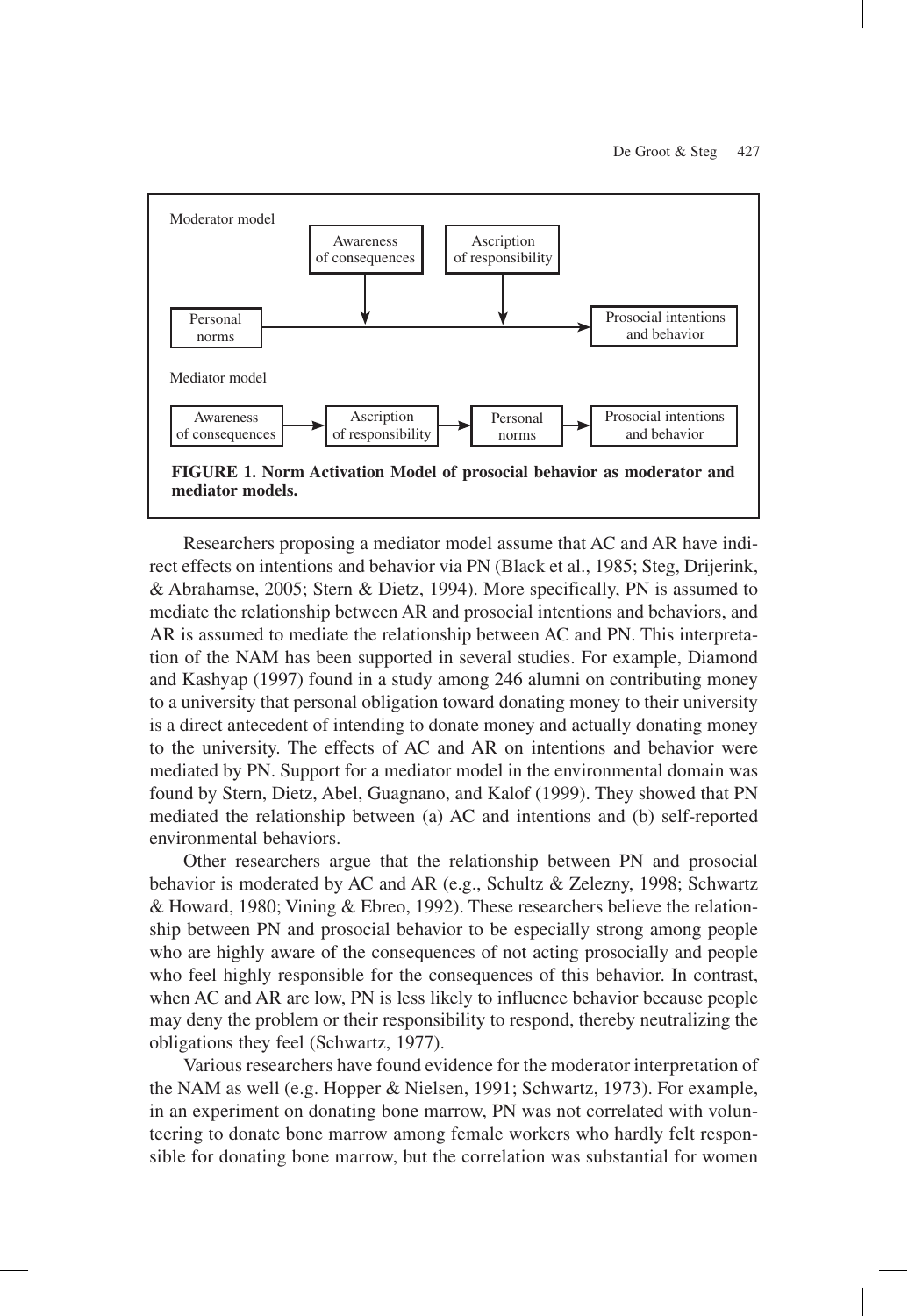who strongly ascribed responsibility to themselves (Schwartz, 1973). Another study among 141 students showed similar results (Schwartz & Howard, 1980). The relationship between PN and volunteering time to read to blind children was moderated by the tendency to deny responsibility. Respondents only acted in accordance with their PN when they ascribed responsibility to themselves. Respondents low in responsibility volunteered little time, regardless of their PN. Also, in the environmental domain, the moderator interpretation was supported. For example, Hopper and Nielsen showed that AC moderated the PN–behavior relationship. PN was related to recycling behavior only when AC was high and not when AC was low. Thus, experimental and correlational studies provide empirical support that AC and AR moderate the PN–behavior relationship. It is interesting to note that most studies included only one moderator (i.e., either AC or AR).

#### *Studies Testing Both Interpretations of the NAM*

To our knowledge, only a few studies have specifically examined how relationships between variables in the NAM should be interpreted (De Ruyter & Wetzels; 2000; Osterhus, 1997). The researchers of these studies hypothesized that the NAM may be interpreted as a mediator model as well as a moderator model, but they found no support for this assumption.

Osterhus's study (1997) among 1,128 households revealed that the relationship between AC and consumer intentions and behavior (i.e., participation in an energy conservation program) was mediated by PN, whereas AR was not an antecedent of PN. Furthermore, there was no interaction between AC and PN when explaining consumer intentions and behavior, whereas the responsibility– PN interaction predicted behavior in the expected way: High AR increased the chance that PN increased participation in an energy conservation program, whereas for respondents low in responsibility, PN was not translated into higher participation levels. Thus, that study revealed that PN mediated the relationship between AC and prosocial behavior, but AR moderated the relationship between PN and prosocial behavior.

De Ruyter and Wetzels's (2000) study supported only the mediator model. The relationship between AR and intentions of soccer fans to buy club shares (to help save their club from bankruptcy) was mediated by PN. No support for AR as a moderator between the relationship of PN and intentions was found. Unfortunately, this study did not include AC.

Reasons for discrepancies in the results of these two studies are plentiful because they differed, for example, in dependent variables (intentional and actual participation in an energy conservation program vs. intentions to buy soccer club shares), context (environmental vs. social), respondents (households vs. soccer fans), and measures of AC and AR. Subsequently, comparing results of these and other studies that examined the relations of NAM variables seems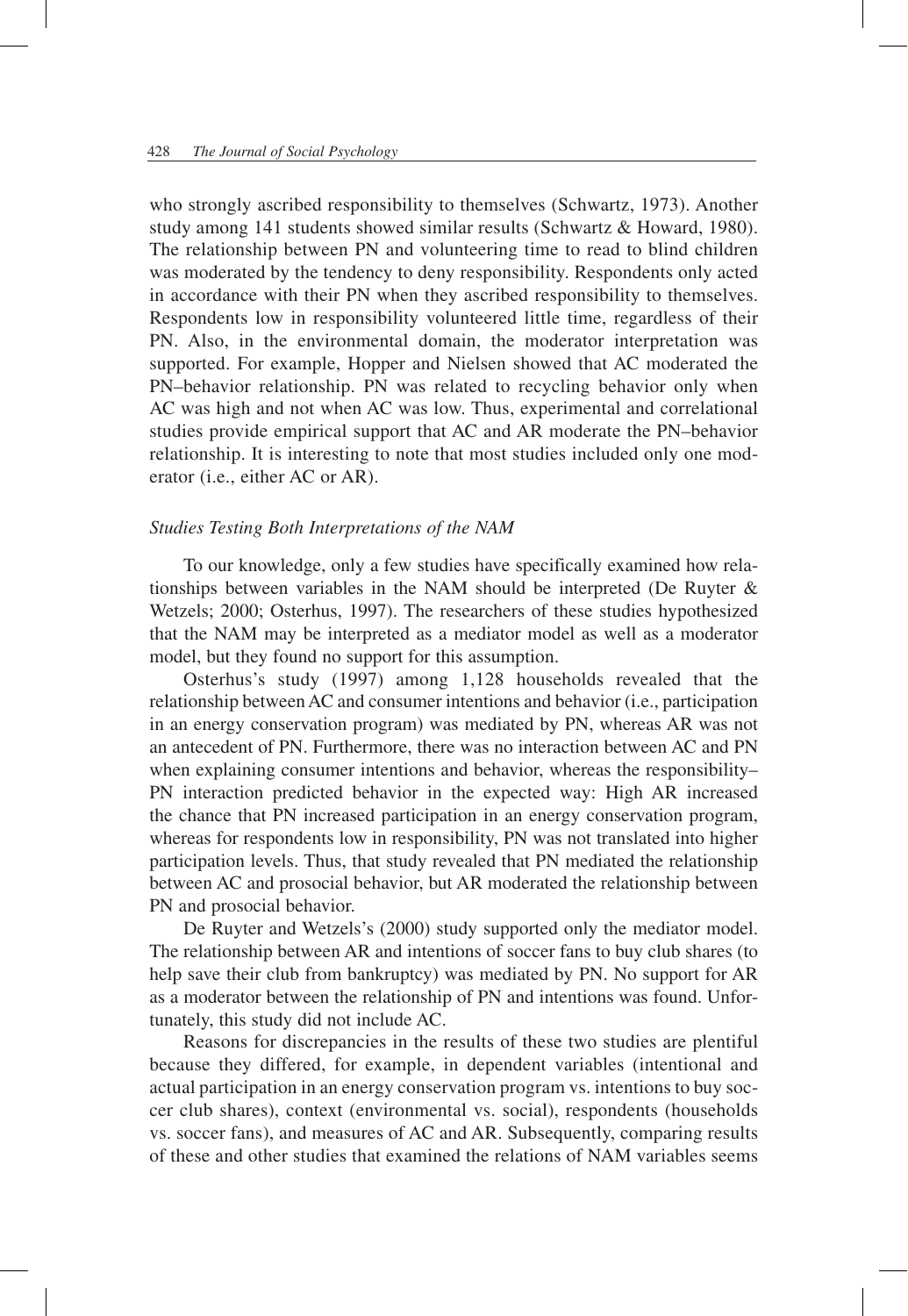even more complicated because, similar to De Ruyter and Wetzels's study, most scholars did not include all variables of the NAM their model (e.g., Eriksson, Garvill, & Nordlund, 2006; Hopper & Nielsen, 1991; Stern et al., 1999), but they included either AC or AR only. Furthermore, AR beliefs are interpreted differently. Although some scholars define AR as the responsibility for the consequences of the problem (e.g., Bamberg & Schmidt, 2003; Hopper & Nielsen; Schwartz, 1977), other scholars describe AR as the extent to which a person believes he or she can make a useful contribution to the solution of the problem (e.g., Montada & Kals, 2000; Stern et al.; Van Liere & Dunlap, 1978), which reflects perceived outcome efficacy. In the present study, we included all NAM variables. Furthermore, to generalize our results, we included both types of AR beliefs—that is, responsibility for the consequences of the problem as well as outcome efficacy.

## *Focus of the Present Study*

Although the NAM has frequently been used in empirical research on a variety of prosocial behaviors, it is not yet clear how the variables included in the NAM are related to each other. Theoretically, both the mediator and moderator models seem reasonable, and we found mixed support for both models. The present study complements and extends past research in three ways. First, we aimed to clarify the relationships between AC, AR, and PN and prosocial intentions and behavior. Therefore, we conducted five studies to compare the utility of both interpretations of the NAM for a variety of prosocial intentions and two interpretations of AR (i.e., responsibility for the consequences of the problem and outcome efficacy). Second, we tested to what extent PN explained a wide range of prosocial intentions. And, third, we examined whether these results would differ for prosocial intentions in an environmental context (Studies 1–3) from those in a social context (Studies 4 and 5). In all five studies, we used a variety of prosocial intentions that might depend on expected consequences for oneself and others to examine whether the NAM is able to explain these kinds of intentions.

# **STUDY 1**

## **Method**

First, we investigated to what extent the NAM can be explained as a mediator model or a moderator model when examining the relationships between AC, AR, and PN and acceptability of energy policies to reduce emissions of  $CO_2$  by households. According to Stern (2000), acceptability judgements are a specific type of behavior because they may influence the implementation of policies and thus result in significant changes in the behavior of many people at once.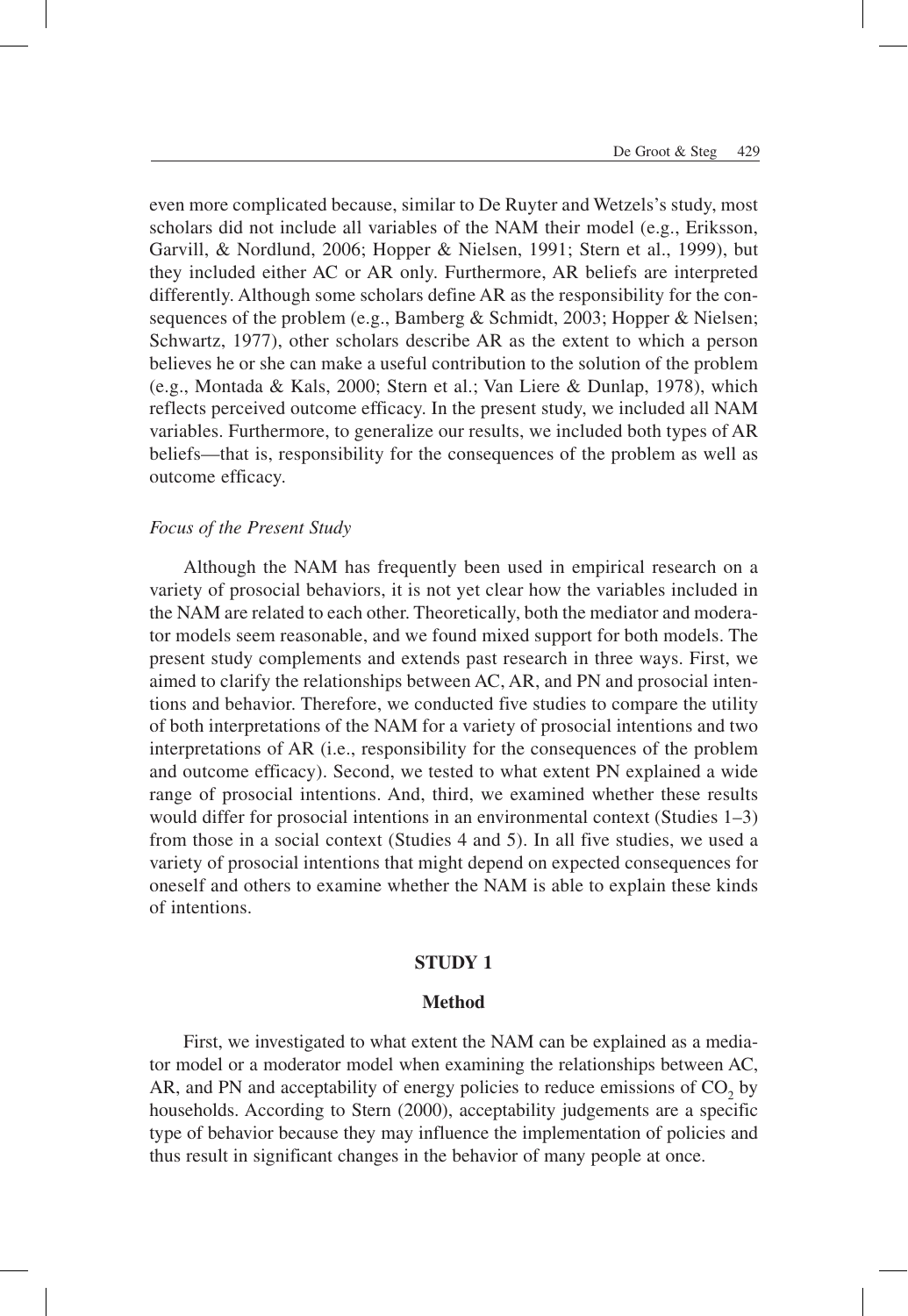## *Respondents*

A questionnaire study was conducted in 2003 (see Steg et al., 2005). In total, 300 questionnaires were distributed at different locations in Groningen, the Netherlands. Of these, 118 were returned, yielding a response rate of 39%. Six respondents did not complete the questionnaire and were excluded from further analysis. Participants' mean age was  $40$  years (*SD* = 16.40 years). The sample consisted of 52 men and 58 women.

## *Measures*

*AC, AR, and PN.* Respondents rated to what extent they agreed with six items that reflected awareness of environmental problems related to energy use (AC; e.g., "Energy savings help to reduce global warming"). Respondents indicated to what extent they agreed with six items reflecting whether they felt responsible for these problems (AR). This scale included items such as "I feel jointly responsible for the exhaustion of energy resources." AC and AR items were put in randomized order together with nine items that focused on PN (e.g., "If I were to buy a new washing machine, I would feel morally obliged to buy an energy efficient one"). Participants scored all items on a 5-point Likert-type scale ranging from 1 (*fully disagree*) to 5 (*fully agree*). Mean scores were computed on items included in each scale. The internal consistency was .75 for AC ( $M = 3.80$ ,  $SD = 0.58$ ), .80 for AR ( $M = 3.40$ ,  $SD = 0.68$ ), and .84 for PN ( $M = 3.40$ ,  $SD = 0.61$ ).<sup>2</sup>

*Acceptability of energy policies.* Respondents judged 16 energy policies that aimed to reduce  $CO_2$  emissions by households on a 5-point Likert-type scale ranging from 1 (*not acceptable*) to 5 (*very acceptable*). A sample item is "Subsidize energy-efficient appliances so as to make them 10% cheaper. Subsidies are funded from energy taxes charged on appliances that are not energy efficient." We used the mean score of the 16 acceptability ratings as a prosocial intention measure ( $M = 3.50$ ,  $SD = 0.66$ ,  $\alpha = .90$ ).

## *Procedure*

To test the NAM as a mediator model, we followed R. M. Baron and Kenny's (1986) approach for mediation analyses using regression analyses. They defined four criteria to establish mediation: There must be a direct relationship between (a) the independent variable and the mediator, (b) the independent variable and the dependent variable, and (c) the mediator and the dependent variable; in addition, (d) the direct effect of the independent variable should weaken substantially or even disappear when the mediator is included into the model. The Goodman version of the Sobel test (Preacher & Leonardelli, 2006) is used to test the significance of the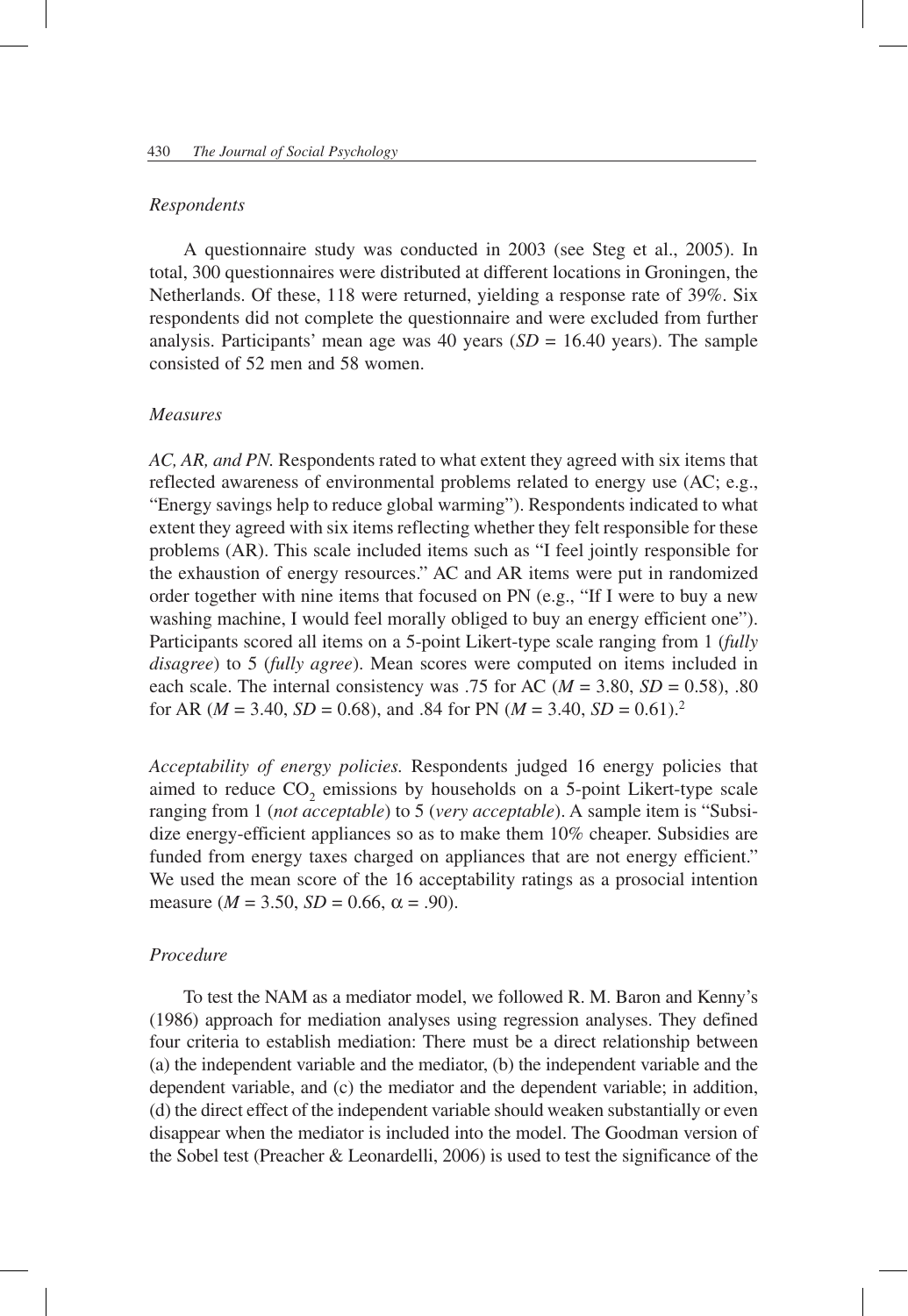mediation effects. As shown in Figure 1, PN is assumed to mediate the relationship between AR and prosocial intentions and behaviors, and AR is assumed to mediate the relation between AC and PN.

We also used regression analyses for testing the NAM as a moderator model (see Cohen, Cohen, West, & Aiken, 2003). First, after standardizing all variables included, we computed the product of the independent variable and each moderator. Next, we examined whether this interaction term significantly contributed to the explanation of variance in the dependent variable when the independent variables were included in the model as well. When the interaction term significantly contributed to the model, we further examined the moderator effect by testing separate slopes that assessed the relationship between PN and the dependent variable when the moderator variable was (a) one standard deviation greater than the standardized scores (high condition), (b) standardized scores (middle condition), and (c) one standard deviation less than the standardized scores (low condition). Because we assumed both AC and AR to moderate the relationship between PN and prosocial intentions and behaviors, we conducted regression analyses for each moderator separately. We followed this procedure for all five studies in the present research.

#### **Results**

# *The NAM as a Mediator Model*

First, we tested whether PN would mediate the relationship between AR and acceptability of pricing policies. Regression analyses showed a direct relationship between AR and PN, adj.  $R^2 = .32$ ,  $F(1, 104) = 50.37$ ,  $p < .001$ ,  $f^2 =$ 0.47, suggesting that the more respondents felt responsible for problems related to energy use, the more they felt a moral obligation to reduce their energy consumption ( $\beta = .57$ ). Also, significant direct relations were found between AR and acceptability, adj.  $R^2 = .15$ ,  $F(1, 106) = 20.06$ ,  $p < .001$ ,  $f^2 = 0.18$ , and PN and acceptability, adj.  $R^2 = .28$ ,  $F(1, 106) = 42.55$ ,  $p < .001$ ,  $f^2 = 0.39$ . When respondents felt responsible for the problems of energy use  $(\beta = .40)$  and morally obliged to reduce these problems ( $\beta = .54$ ), they evaluated energy-saving measures as more acceptable. Last, in the regression of acceptability on both AR and PN, adj.  $R^2 = .29$ ,  $F(2, 103) = 22.66$ ,  $p < .001$ ,  $f^2 = 0.41$ , only PN contributed significantly to the explanation of variance in acceptability (β = .44, *p* < .001). AR did not contribute significantly to this model (β = .17,  $p = .089$ ), pointing to a mediating role of PN. A Sobel test confirmed this conclusion,  $t(103) = 4.83, p < .001.$ 

Second, as expected, AR mediated the relationship between AC and PN,  $t(103) = 3.87$ ,  $p < .001$ . The regression of AR on AC was significant, adj.  $R^2 =$ .16,  $F(1, 106) = 20.82$ ,  $p < .001$ ,  $f^2 = 0.19$ . The stronger respondents' awareness of problems related to energy use, the stronger they felt responsible for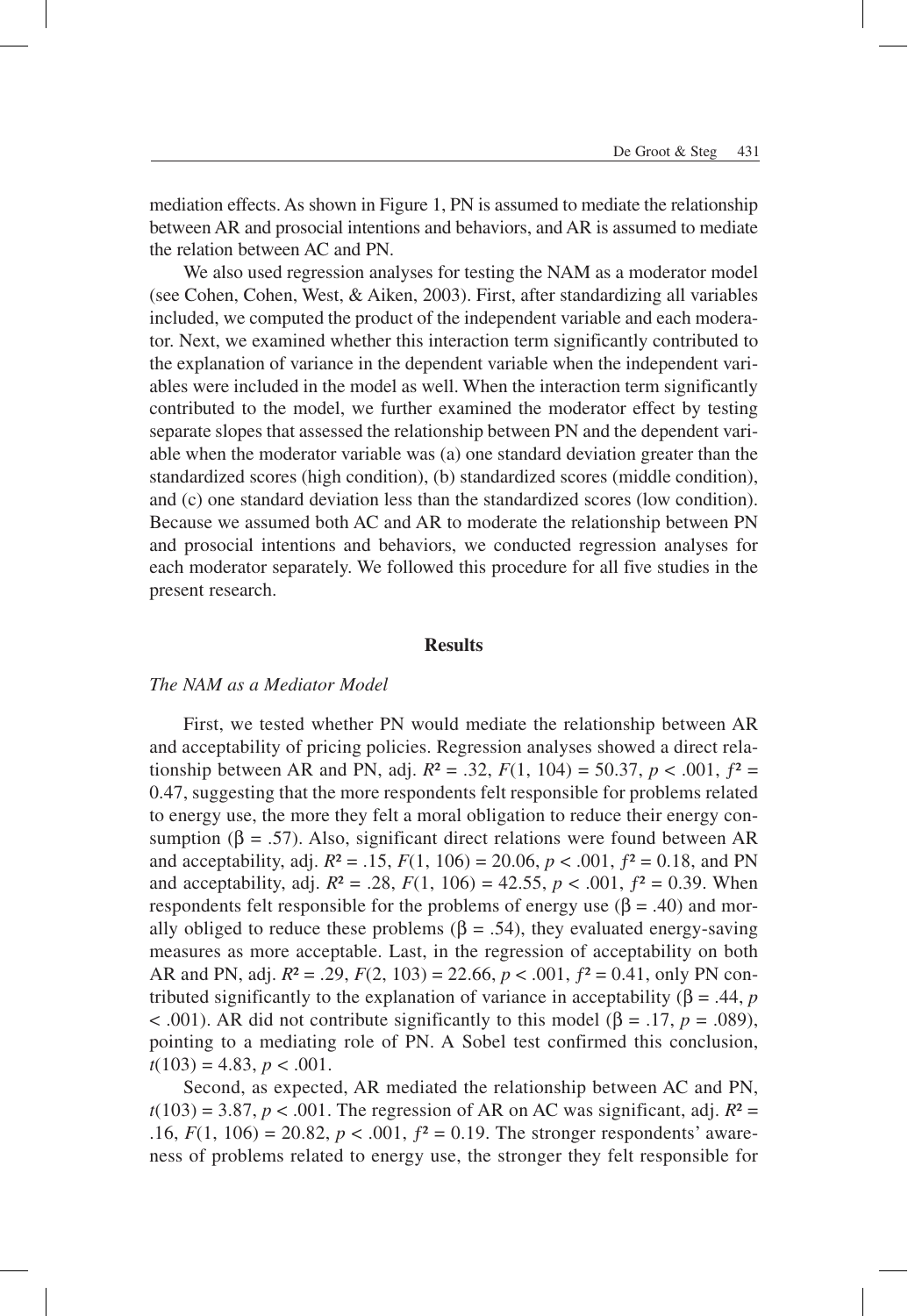these problems ( $\beta$  = .41). Also, the regression of PN on AC, adj.  $R^2$  = .15,  $F(1,107) = 19.43, p < .001, f<sup>2</sup> = 0.18$ , was significant. PN was stronger when respondents were aware of the negative effects of energy use  $(\beta = .39)$ . Last, when PN was regressed on both AC and AR, adj.  $R^2 = .33, F(2, 103) = 27.36$ ,  $p < .001$ ,  $f^2 = 0.49$ , only AR contributed significantly to the explanation of PN ( $\beta$  = .48, *p* < .001), whereas the contribution of AC was not significant ( $\beta$  $= .16, p = .074$ .

#### *The NAM as a Moderator Model*

Multiple regression analysis showed that the relationship between PN and acceptability was not moderated by AC— $\Delta R^2$  = .00,  $\Delta F(1, 104)$  = 0.02, *p* = .884,  $f^2 = 0.43$ —and AR— $\Delta R^2 = .02$ ,  $\Delta F(1, 102) = 2.60$ ,  $p = .110$ ,  $f^2 = 0.43$ .

## **Discussion**

PN contributed strongly to the explanation of acceptability of energy-saving policies. Regression analyses showed that PN mediated the relationship between AR and acceptability, whereas AR mediated the relation between AC and PN. No support was found for the moderating roles of AC and AR in the relationship between PN and acceptability. These results provide support for the NAM as a mediator model and not as a moderator model.

## **STUDY 2**

#### **Method**

In Study 2, we further examined whether the NAM should be interpreted as a mediator or moderator model. This time, we focused on car-use reduction. Reducing car use is seen as a type of prosocial behavior in an environmental context because it increases quality of life by reducing environmental pollution as well as traffic-related accidents and congestion.

#### *Respondents*

During 2004–2005, we conducted an Internet study in five European countries (De Groot & Steg, 2006). For every country, we translated the questionnaire into the native language. We distributed the questionnaires via e-mail, sending a link to acquaintances, family members, students, and colleagues requesting that they fill out the questionnaire. We also requested that they send the link to as many other people as possible. In total, 490 respondents completed the questionnaire (45% men, 55% women; *M* age = 38 years,  $SD =$ 12.75 years).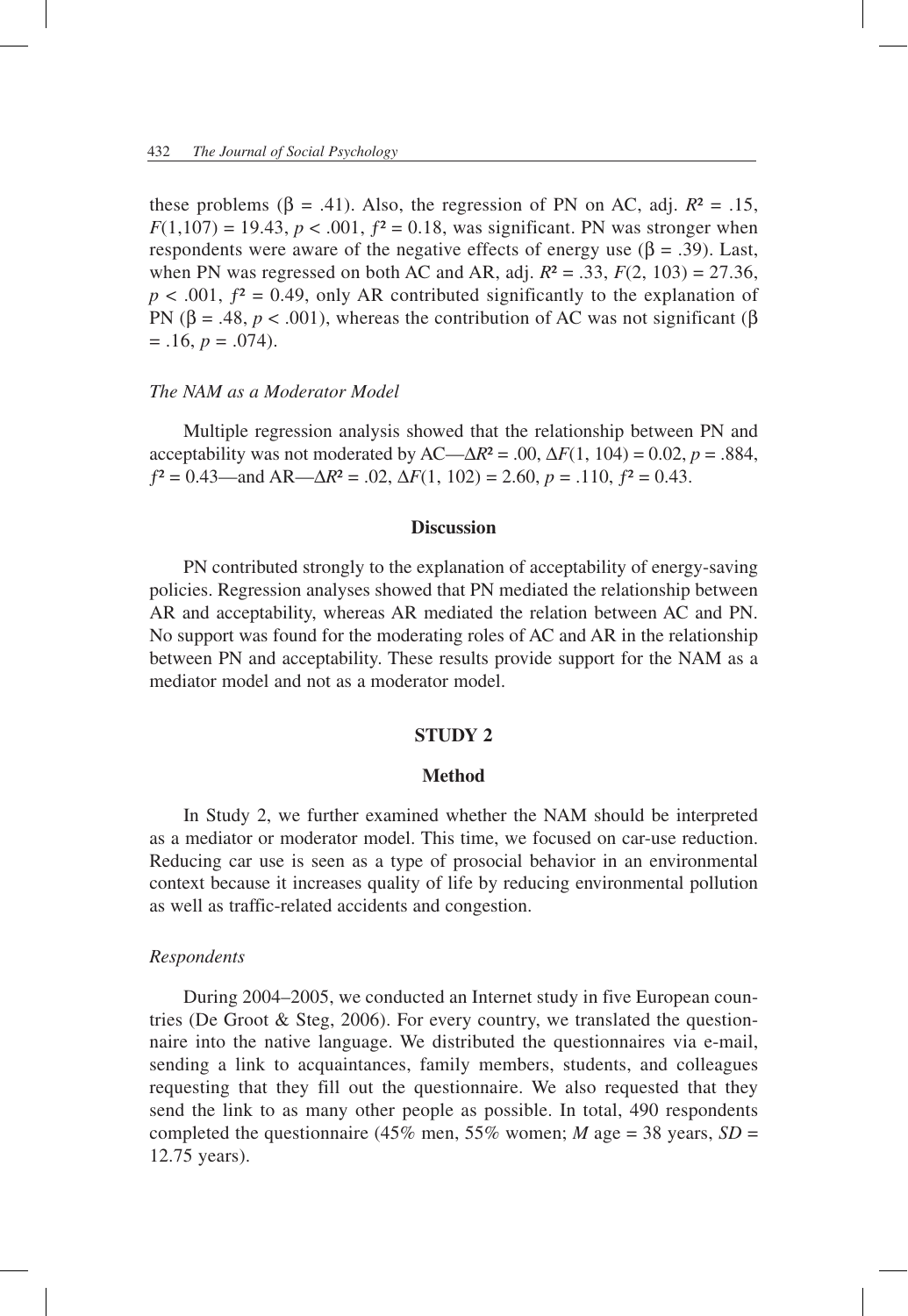# *Measures*

*AC, AR, and PN.* Respondents indicated to what extent they agreed with 19 items reflecting AC, AR, and PN related to car use on a 7-point Likert-type scale ranging from 1 (*totally disagree*) to 7 (*totally agree*). AC was measured with five items reflecting the extent to which respondents think car use is a problem for society (e.g., "Car use causes exhaustion of scarce resources, such as oil"). Six items were included to measure AR. An example item is "I feel jointly responsible for the exhaustion of fossil fuels by car use." Last, eight items reflected PN, including "I don't feel guilty when I use the car even though there are other feasible transport alternatives available" (reverse scored). Confirmatory factor analyses (CFAs) revealed that the fit of the measurement model would increase substantially when excluding one reversescored AR item (e.g., "In principle, one person cannot decrease the problems of car use"). Therefore, this item was excluded from the AR construct. Mean scores were computed for these constructs. Cronbach's alpha was .81 for AC ( $M = 2.7$ ,  $SD =$ 1.17), .72 for AR (*M* = 3.6, *SD* = 1.2), and .83 for PN (*M* = 3.6, *SD* = 1.12).

*Acceptability.* Respondents evaluated the acceptability of the following transport pricing policy:

Imagine that the government doubled the prices of car use. Increasing the cost of parking, fuel levies, transport pricing measures, and increases in insurance costs would mean that for each car you use you would pay 100% more than you currently do.

The following statements measured acceptability: "If this policy was implemented, (a) I would protest against it (reverse coded); (b) I would resign myself to it; (c) I would accept it; (d) I would feel that the policy was unfair to me (reverse coded); (e) I would agree with it." Participants responded on a 5-point Likert-type scale ranging from 1 (*definitely not*) to 5 (*certainly*). Scores on acceptability were based on the mean score on these items. Scores on this 5-point Likert-type scale ranged from 1 (*not acceptable*) to 5 (*very acceptable*;  $M = 2.2$ ,  $SD = 1.15$ ,  $\alpha = .90$ ).

# **Results**

# *The NAM as a Mediator Model*

Regression analyses showed a direct positive relationship between AR and PN, adj.  $R^2 = .22$ ,  $F(1, 488) = 139.55$ ,  $p < .001$ ,  $f^2 = 0.28$ . The more respondents felt responsible for the problems related to car use, the stronger they felt a moral obligation to reduce car use  $(\beta = .47)$ . Next, significant direct relationships were found between AR and acceptability of the transport pricing policy, adj.  $R^2 = .04$ ,  $F(1, 488) = 19.80, p < .001, f^2 = 0.04$ , and between PN and acceptability, adj.  $R^2 =$ .26,  $F(1, 488) = 173.07$ ,  $p < .001$ ,  $f^2 = 0.35$ . When respondents felt more responsible for the problems of car use  $(\beta = .20)$  and felt morally obliged to reduce car use ( $\beta$  = .51), they evaluated the transport pricing policy as more acceptable. Last,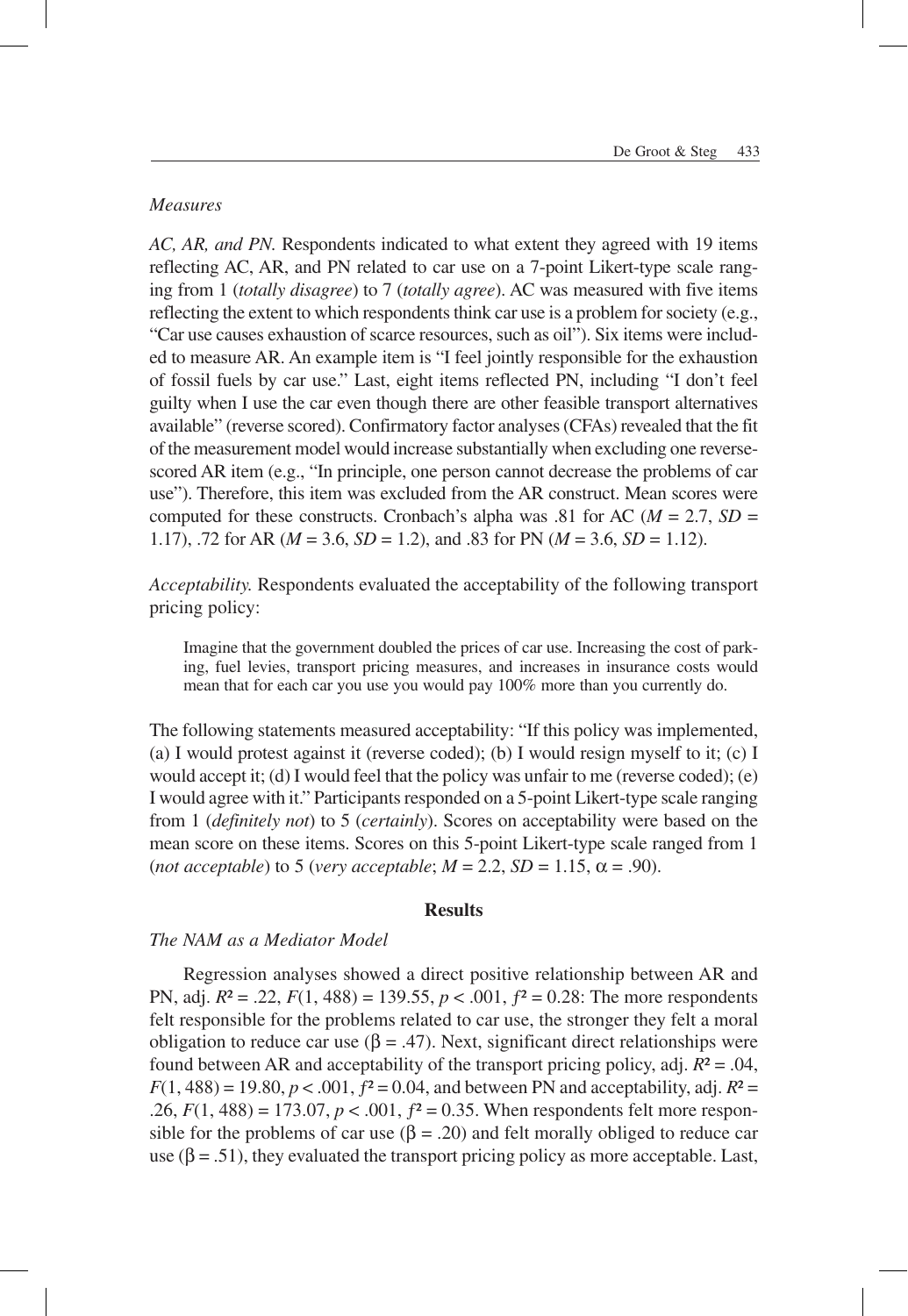in the regression of acceptability on both AR and PN, adj.  $R^2 = .26$ ,  $F(2, 487) =$ 87.47,  $p < .001$ ,  $f^2 = 0.35$ , only PN contributed significantly to the explanation of the variance in acceptability ( $β = .54, p < .001$ ), pointing to a mediating role of PN. A Sobel test confirmed this conclusion,  $t(487) = 8.77$ ,  $p < .001$ .

The regression of AR on AC was significant, adj.  $R^2 = .22$ ,  $F(1, 488) = 140.12$ , *p* < .001. The stronger the respondents' awareness of problems related to car use, the stronger they felt responsible for these problems ( $\beta$  = .47). Also, the regression of PN on AC was significant, adj. *R*² = .40, *F*(1, 488) = 321.34, *p* < .001. PN was stronger when respondents were aware of the negative effects of car use ( $\beta = .63$ ). Last, when PN was regressed on both AC and AR, adj.  $R<sup>2</sup> = .43, F(2, 487) = 188.23$ , *p* < .001, both AC (β = .52, *p* < .001) and AR (β = .22, *p* < .001) contributed significantly to the explanation of PN. A Sobel test revealed that AR partially mediated the relationship between AC and PN,  $t(487) = 8.37$ ,  $p < .001$ .

## *NAM as a Moderator Model*

A multiple regression analysis showed that AC moderated the relationship between PN and acceptability,  $\Delta R^2 = .01$ ,  $\Delta F(1, 486) = 7.69$ ,  $p = .006$ ,  $f^2 = 0.43$ . Simple slopes assessing the strength of PN–acceptability relationships were tested for high, middle, and low levels of AC (see Table 1). Results reveal a stronger relationship between PN and acceptability for those low in AC,  $B = 0.46$ ,  $t(486) =$ 8.04,  $p < .001$ , compared with those who had a high AC,  $B = 0.27$ ,  $t(486) = 4.41$ , *p* < .001. A multiple regression analysis failed to show a significant moderating effect of AR on the relationship between PN and acceptability,  $\Delta R^2 = .00$ ,  $\Delta F(1)$ ,  $(486) = 0.139, p = .709, f^2 = 0.35.$ 

| Measure           | B      | t         | Adj. $R^2$ F |                                      | dfs | $\Delta F$ | $f^2$ |
|-------------------|--------|-----------|--------------|--------------------------------------|-----|------------|-------|
| DV: Acceptability |        |           | .30          | $69.46***$ 3, 486 7.69 <sup>**</sup> |     |            | 0.43  |
| AC.               | .26    | $4.99***$ |              |                                      |     |            |       |
| <b>PN</b>         | .37    | $7.48***$ |              |                                      |     |            |       |
| $AC \times PN$    | $-.09$ | $2.77***$ |              |                                      |     |            |       |
| PN: Acceptability |        |           |              |                                      |     |            |       |
| Low AC            | .46    | $8.04***$ |              |                                      |     |            |       |
| Middle AC         | .37    | $7.48***$ |              |                                      |     |            |       |
| High AC           | .27    | $4.41***$ |              |                                      |     |            |       |

*Note.* AC = awareness of consequences; PN = personal norms; DV = dependent variable. Low AC represents the standardized scores of AC – 1 *SD*; middle AC represents the standardized scores of AC; high AC represents the standardized scores of AC + 1 *SD*.  $*^{*}p$  < .01. \*\*\**p* < .001.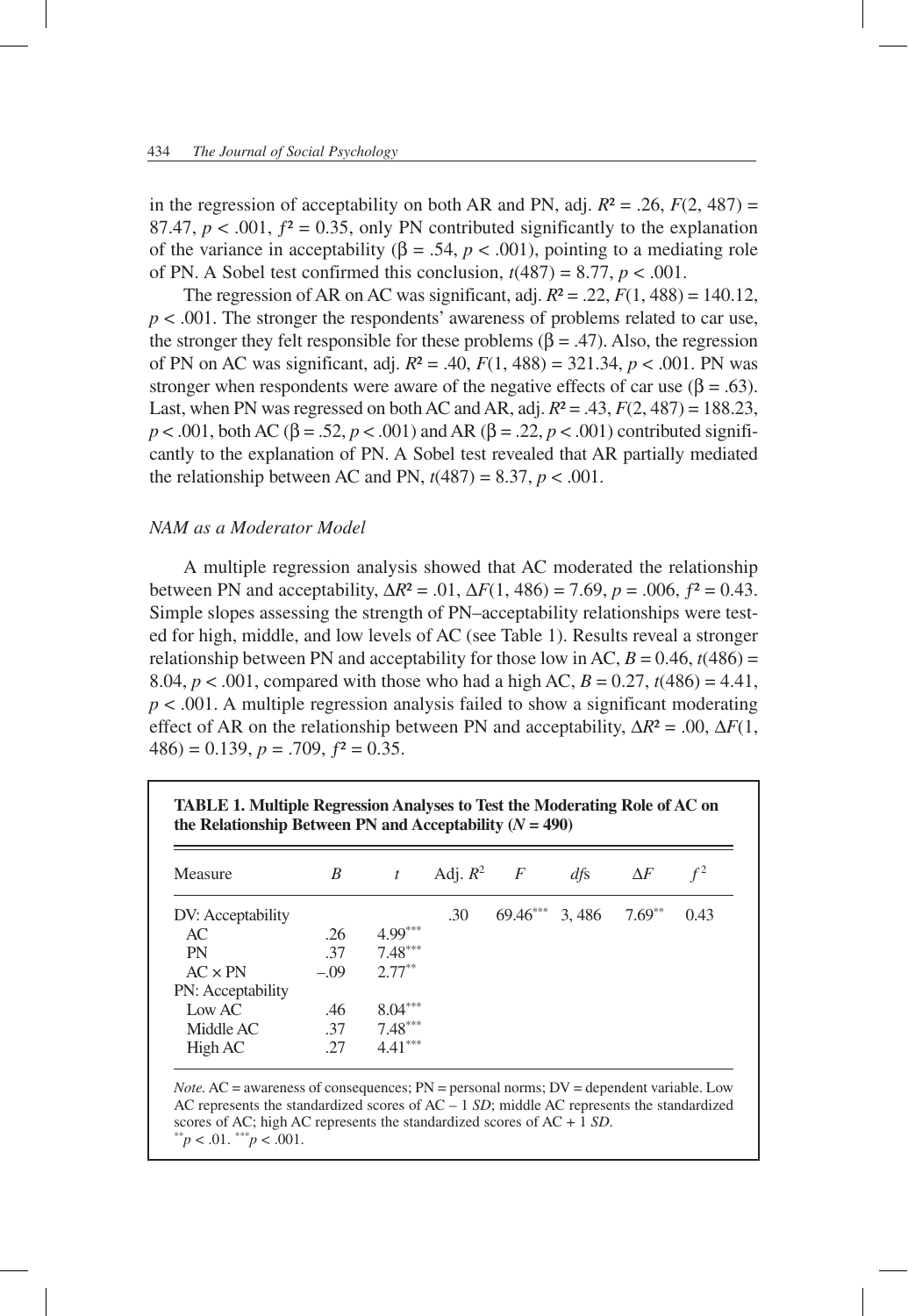# **Discussion**

Study 2 showed that PN mediated the relationship between AR and acceptability of a transport pricing policy. AR also mediated the relationship between AC and PN. AC moderated the relationship between PN and acceptability, providing some first support for the moderator model. However, the interaction between PN and AC contributed marginally to the model (i.e., 1%). Moreover, in contrast to assumptions of the NAM, the relationship between PN and acceptability appeared strongest when awareness was low rather than high. Again, AR did not moderate the relationship between PN and acceptability. Thus, we found some weak support for the moderator model only.

## **STUDY 3**

# **Method**

In Study 3, we examined relationships among NAM variables with regard to willingness to take action to convince the municipality to construct distribution centers at the edge of the city to reduce emissions of particulate matter in the city of Groningen.

## *Respondents*

While conducting a study via the Internet in 2005, we distributed flyers in different neighborhoods in the city center of Groningen requesting that people fill out an Internet-based questionnaire on particulate matter in Groningen. In total, 490 flyers were distributed; 188 respondents completed the questionnaire (response rate  $= 38\%$ ; 104 men, 84 women; *M* age  $= 35$  years, *SD*  $= 12.19$  years).

#### *Measures*

*AC, AR, and PN.* Respondents rated to what extent they agreed with five items reflecting AC related to particulates (e.g., "I believe that particulate matter causes serious problems related to health, such as illness related to breathing difficulties"). AR beliefs reflected the extent to which respondents believed that they can contribute to the solution of the problems. We selected five items reflecting AR, such as "I think it is useful to demonstrate for reductions in emissions of particulate matter." Last, we measured PN by five items (e.g., "I feel personally obliged to take action to reduce emissions of particulate matter").

AC, AR, and PN items were put in randomized order together with six other items not relevant for this study. Scores ranged on a 7-point Likert-type scale from 1 (*fully disagree*) to 7 (*fully agree*). Mean scores were computed for items included in each scale (AC: *M* = 5.2, *SD* = 1.07, α = .88; AR: *M* = 4.6, *SD* = 1.02,  $\alpha$  = .79; and, PN:  $M = 3.5$ ,  $SD = 1.25$ ,  $\alpha = .87$ ).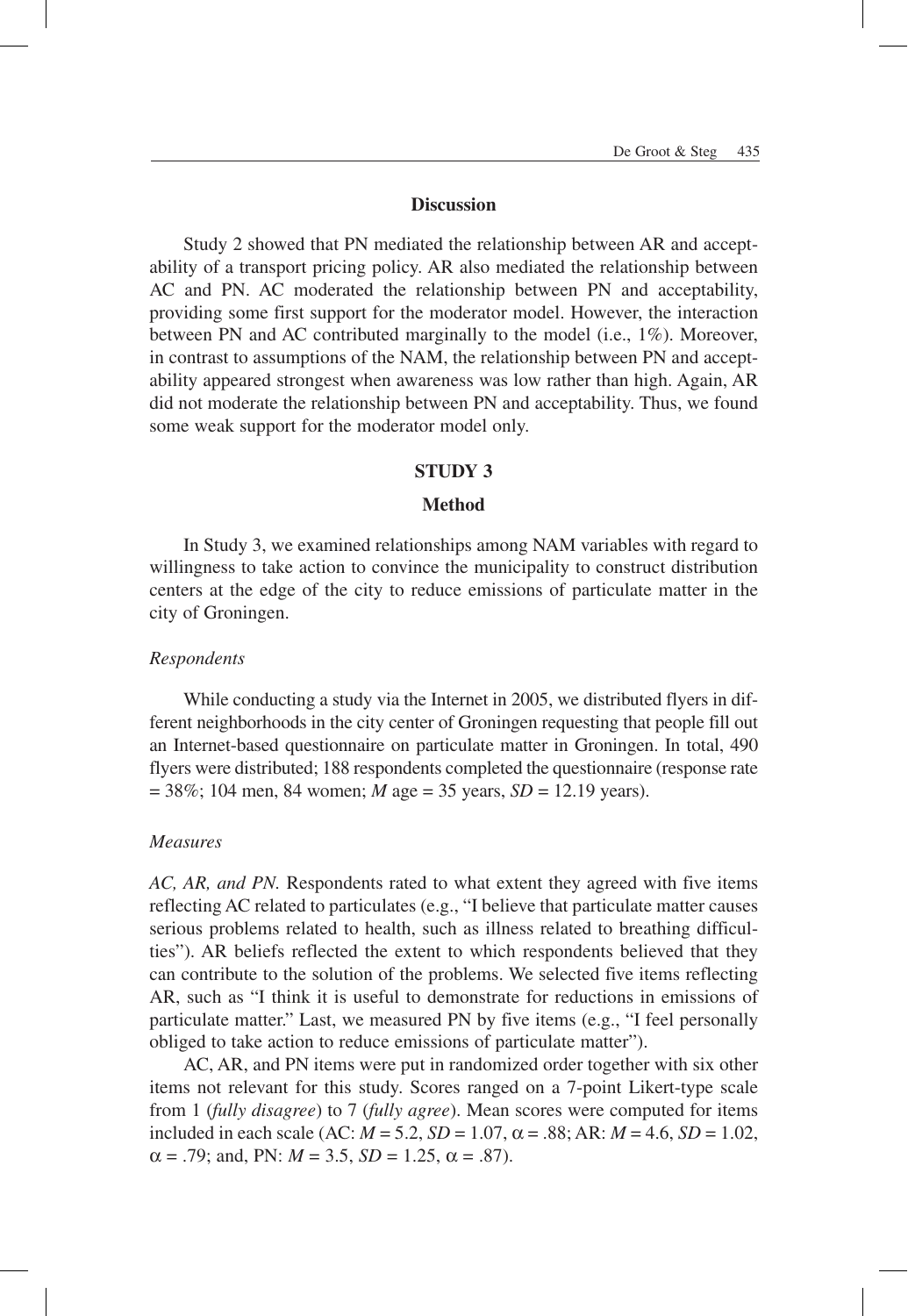*Willingness to take action.* Respondents indicated to what extent they were willing to take the following eight actions to convince local authorities to implement policies to reduce emissions of particulates in Groningen: participate in a public meeting, put a protest poster on your window, participate in a demonstration, distribute information bulletins, collect signatures, write a protest letter, donate to an organization that aims to reduce emissions of particulate matter, and organize a public meeting. Responses on a 4-point Likert-type scale ranged from 1 (*not willing to take action*) to 4 (*very willing to take action*). Mean scores were computed on these eight items ( $M = 1.9$ ,  $SD = 0.68$ ,  $\alpha = .89$ ).

## **Results**

#### *The NAM as a Mediator Model*

First, we examined whether the relationship between AR and willingness to take action was mediated by PN. The regression of PN on AR was significant, adj. *R*² = .33,  $F(1, 186) = 92.15$ ,  $p < .001$ ,  $f^2 = 0.49$ . When respondents thought that taking action may be effective in reducing emissions of particulates, they felt a stronger moral obligation to take such actions ( $\beta = .58$ ). Next, the regression of willingness to take action on AR was significant, adj.  $R^2 = .21$ ,  $F(1, 186) = 51.59$ ,  $p < .001$ ,  $f^2 = 0.27$ . The more respondents felt responsible to take action, the more they were inclined to do so  $(\beta =$ .47). Also, the regression of willingness to take action on PN was significant, adj. *R*²  $= .42, F(1, 186) = 137.20, p < .001, f<sup>2</sup> = 0.72$ . A stronger norm was associated with a stronger willingness to take action in accordance with this norm (β = .65). Last, in the regression of willingness on AR and PN, adj.  $R<sup>2</sup> = .43, F(2, 185) = 71.76, p <$ .001,  $f^2 = 0.75$ , both AR (β = .14, *p* = .045) and PN (β = .57, *p* < .001) significantly contributed to the model. A Sobel test revealed that PN partly mediated the relationship between AR and willingness to take action,  $t(185) = 7.44$ ,  $p < .001$ .

Second, we tested whether AR mediated the relationship between AC and PN. AC contributed significantly to the explanation of the variance in AR, adj.  $R^2 = .29, F(1, 186) = 78.89, p < .001, f^2 = 0.41$ , as well as PN, adj.  $R^2 = .24, F(1,$  $186$ ) = 59.33,  $p < .001$ ,  $f^2 = 0.32$ : The more respondents believed that particulate matter was a problem, the more they ascribed responsibility for taking action to reduce these problems ( $\beta = .55$ ) and the stronger they felt a moral obligation to take action to reduce emissions of particulates ( $\beta$  = .49). When PN was regressed on both AC and AR, both variables contributed significantly to the model ( $\beta_{AC}$  = .25,  $p < .001$  and  $\beta_{AR} = .44$ ,  $p < .001$ , respectively), but the relationship between AC and PN was weaker. Indeed, AR appeared to mediate the relationship between AC and PN, *t*(185) = 6.54, *p* < .001.

# *The NAM as a Moderator Model*

A multiple regression analysis failed to show a significant moderating effect of AC on the relationship between PN and willingness to take action, ∆*R*² = .01,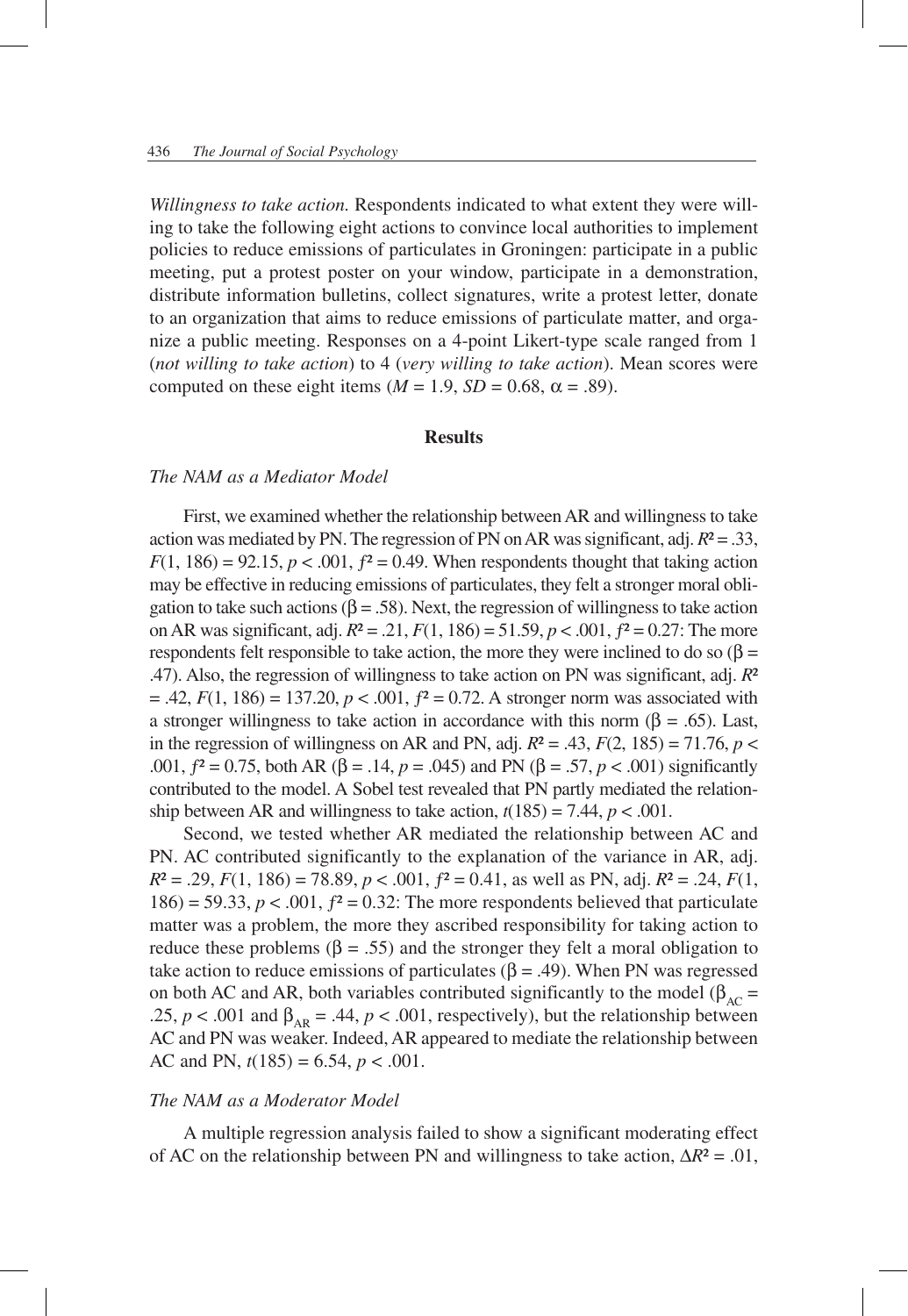$\Delta F(1, 184) = 2.53, p = .113, f^2 = 0.85$ . Also, AR did not moderate the relationship between PN and willingness to take action,  $R^2 = .00$ ,  $\Delta F(1,184) = 1.36$ ,  $p =$  $.246, f^2 = 0.79.$ 

## *Conclusion*

Study 3 found support for the mediator model in explaining willingness to take action to reduce emissions of particulates in Groningen. As expected, PN mediated the relationship between AC and willingness to take action, and AR mediated the relationship between AC and PN. No support was found for the moderator model.

Studies 1, 2, and 3 focused on prosocial intentions in an environmental context. To further validate our results, Studies 4 and 5 examine the relationships between AC, AR, PN and prosocial intentions and self-reported behavior in two social contexts.

## **STUDY 4**

# **Method**

In Study 4, we examined whether a mediator or moderator model would hold for the relationships between AC, AR, PN and intentions to demonstrate against the establishment of a methadone point in one's neighborhood.

#### *Respondents*

In 2006, we conducted a study on AC, AR, PN and intention to demonstrate against the establishment of a methadone point in one's neighborhood. To recruit participants, we personally approached households in and around the city center of Groningen. Those who agreed to participate received a questionnaire, which a research assistant collected 4–5 days later. Of the 133 persons approached, 22 were not willing to participate, and 8 eventually did not fill out the questionnaire (response rate = 77%). Of the 103 respondents, 53 were men and 50 were women  $(M \text{ age} = 39 \text{ years}, SD = 12.63 \text{ years}).$ 

#### *Measures*

*AC, AR, and PN.* Six items measured problem awareness related to the methadone point (e.g., "A methadone point in my neighborhood will result in increased levels of violent offences and criminality"). These items were mixed together with five AR items reflecting outcome efficacy (e.g., "It is useless to collect signatures to prevent the establishment of a methadone point") and five PN items (e.g., "I feel guilty if others demonstrate against the establishment of a methadone point, while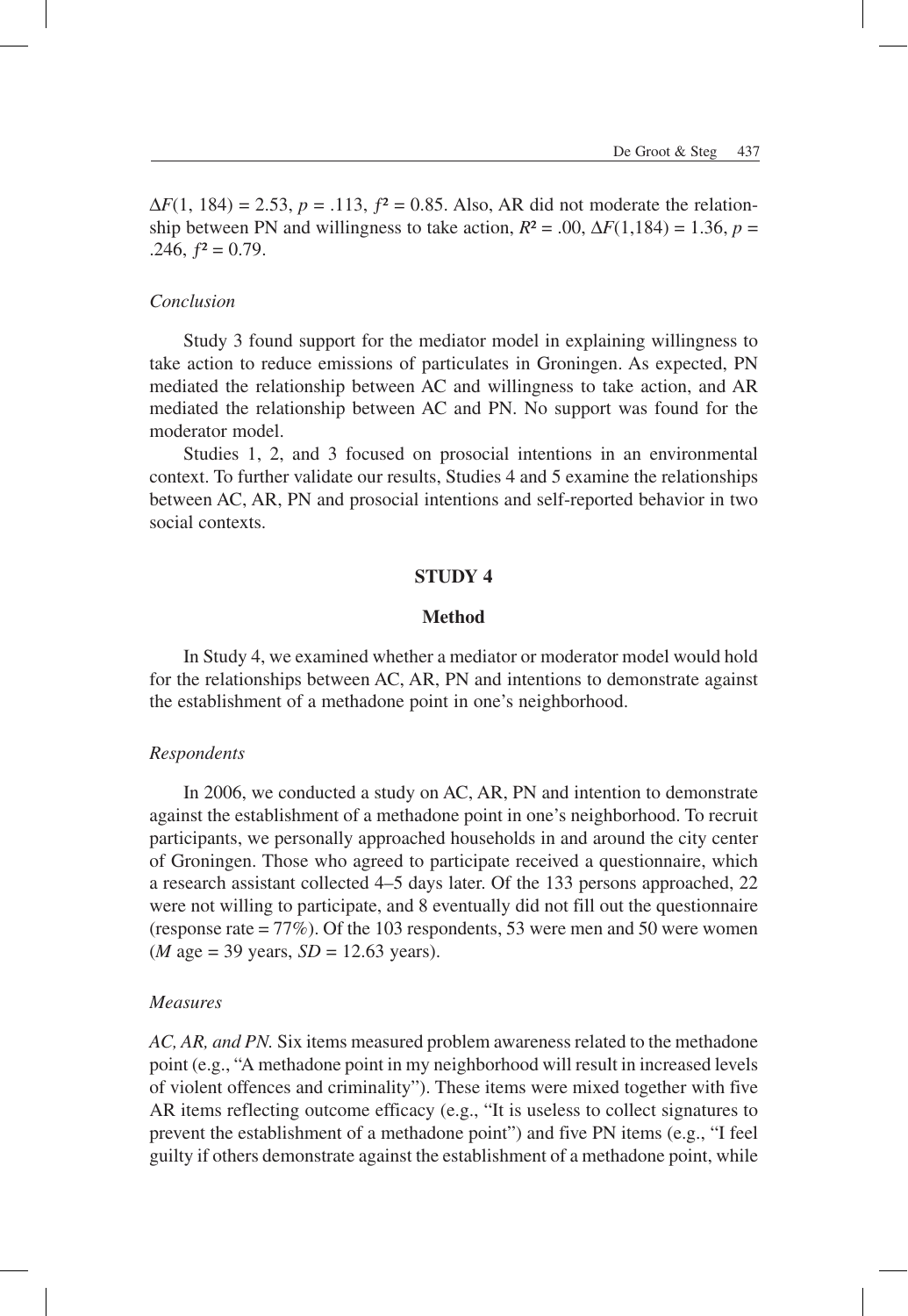I do nothing"). Responses ranged on 6-point Liker-type from 1 (*totally disagree*) to 6 (*totally agree*). Mean scores were computed for AC ( $M = 4.2$ ,  $SD = 1.29$ ,  $\alpha =$ .93), AR ( $M = 3.9$ ,  $SD = 1.17$ ,  $\alpha = .88$ ), and PN ( $M = 3.2$ ,  $SD = 1.50$ ,  $\alpha = .93$ ).

*Intention to demonstrate.* Intention to demonstrate against the establishment of a methadone point was measured by the following questions:

To what extent are you willing to participate in the following actions to prevent the establishment of a methadone point in your neighborhood? (a) sign a petition, (b) collect signatures, (c) participate in a demonstration, (d) organize a demonstration, and (e) donate money to an action committee that tries to prevent the establishment of a methadone point.

Respondents rated these actions on a 6-point Likert-type scale ranging from 1 (*certainly not*) to 6 (*certainly yes*). Scale scores on willingness to take action were constructed by computing the mean score on these items  $(M = 3.2, SD = 1.50, \alpha = .93)$ .

#### **Results**

#### *The NAM as a Mediator Model*

We first examined whether the relationship between AR and intention to demonstrate was mediated by PN. The regression of PN on AR was significant, adj. *R*²  $= .27, F(1, 101) = 39.13, p < .001, f^2 = 0.37$ . When respondents thought that taking action to prevent the establishment of a methadone point was effective, they also felt a stronger moral obligation to do so  $(\beta = .53)$ . Moreover, the regression of intention to demonstrate on AR was significant, adj.  $R^2 = .51$ ,  $F(1, 101) = 106.93$ ,  $p < .001$ ,  $f^2 = 1.04$ : The more respondents believed it was useful to take action, the more they were inclined to do so ( $\beta$  = .72). Also, the regression of intention to demonstrate on PN was significant, adj. *R*² = .61, *F*(1, 101) = 162.88, *p* < .001, ƒ² = 1.56: The stronger the moral norm, the stronger was the intention to take action in accordance with this norm ( $\beta$  = .79). Last, in the regression of intention on AR and PN, adj. *R*<sup>2</sup> = .74, *F*(2, 100) = 145.12, *p* < .001,  $f^2$  = 2.85, both AR (β = 0.42) and PN (β = 0.56) significantly contributed to the model. A Sobel test revealed that PN partly mediated the relationship between AR and intention,  $t(100) = 5.23$ ,  $p < .001$ .

Second, we tested whether AR mediated the relationship between AC and PN. AC contributed significantly to the explanation of the variance in AR, adj.  $R^2 = .07$ ,  $F(1,100) = 9.09$ ,  $p = .003$ ,  $f^2 = 0.08$ , as well as PN, adj.  $R^2 = .17$ ,  $F(1,100) = 21.43$ ,  $p < .001$ ,  $f^2 = 0.20$ : The more respondents believed that the methadone point was a problem in their neighbourhood, the more they thought it was useful to take action  $(\beta = .29)$ , and the stronger they felt a moral obligation to do so  $(\beta = .42)$ . When PN was regressed on both AC and AR, both variables contributed significantly to the model, adj.  $R^2 = .34$ ,  $F(2, 99) = 27.42$ ,  $p < .001$ ,  $f^2 = 0.52$ ;  $\beta_{AC} = .29$ ,  $p = .001$  and  $\beta_{\text{AP}} = .44$ ,  $p < .001$ , but the relationship between AC and PN was less strong. Indeed, AR mediated the relationship between AC and PN,  $t(99) = 2.62$ ,  $p = .009$ .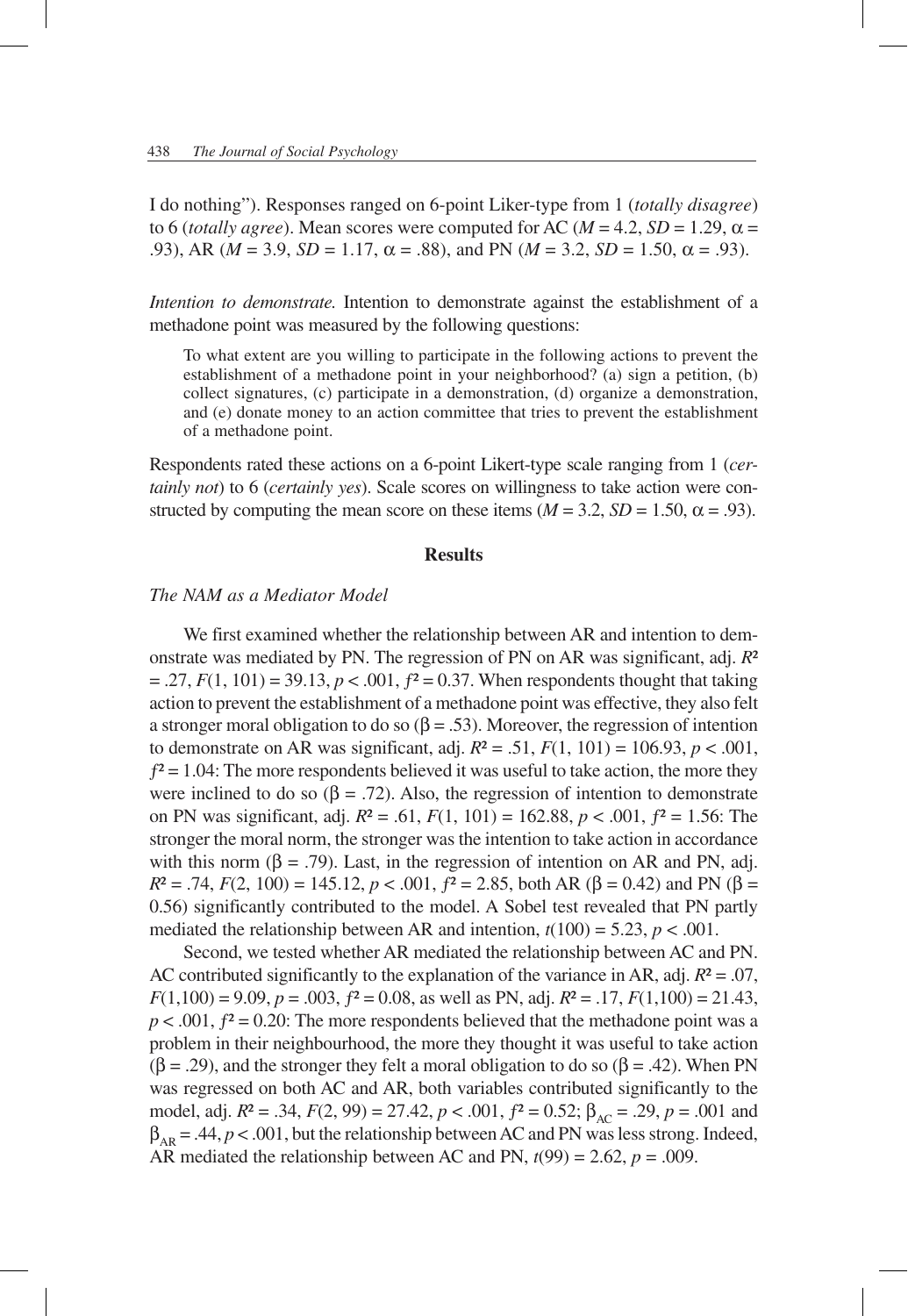| Measure            | B       | $\boldsymbol{t}$     | Adj. $R^2$ | F                  | dfs | $\Delta F$                      | $f^2$    | N   |
|--------------------|---------|----------------------|------------|--------------------|-----|---------------------------------|----------|-----|
| DV: Acceptability  |         |                      | .67        | $69.77***$         |     | $3,98$ 10.55 <sup>**</sup> 2.03 |          | 102 |
| AC                 | 0.23    | $3.62***$            |            |                    |     |                                 |          |     |
| PN                 | 0.67    | $10.59***$           |            |                    |     |                                 |          |     |
| $AC \times PN$     | $-0.18$ | $-3.25***$           |            |                    |     |                                 |          |     |
| PN: Intention for: |         |                      |            |                    |     |                                 |          |     |
| Low AC             | 0.85    | $11.00***$           |            |                    |     |                                 |          |     |
| Middle AC          | 0.67    | $10.59***$           |            |                    |     |                                 |          |     |
| High AC            | 0.50    | $5.53***$            |            |                    |     |                                 |          |     |
| DV: Intention      |         |                      |            |                    |     |                                 |          |     |
| to demonstrate     |         |                      | .75        | $102.137***$ 3, 99 |     | $4.89^*$                        | 3.00 103 |     |
| AR                 | 0.40    | $6.77***$            |            |                    |     |                                 |          |     |
| <b>PN</b>          | 0.58    | $9.84***$            |            |                    |     |                                 |          |     |
| $AR \times PN$     | $-0.12$ | $-2.21$ <sup>*</sup> |            |                    |     |                                 |          |     |
| PN: Intention for: |         |                      |            |                    |     |                                 |          |     |
| Low AR             | 0.70    | $8.19***$            |            |                    |     |                                 |          |     |
| Middle AR          | 0.58    | $9.84***$            |            |                    |     |                                 |          |     |
| High AR            | 0.46    | $5.95***$            |            |                    |     |                                 |          |     |

scores of AC + 1 *SD*; low AR represents the standardized scores AR – 1 *SD*; middle AR represents the standardized scores of AR; high AR represents the standardized scores for AR + 1 *SD*.  $p < .05.$  \*\*\**p* < .001.

# *NAM as a Moderator Model*

As shown in Table 2, a multiple regression analysis revealed that AC moderated the relationship between PN and intention to demonstrate against the establishment of a methadone point,  $\Delta R^2 = .03$ ,  $\Delta F(1, 98) = 10.55$ ,  $p = .002$ ,  $f^2 = 2.03$ . The relationship between PN and intention was stronger for those low in AC ( $B =$ 0.85,  $p < .001$ ), relative to those high in AC ( $B = 0.50$ ,  $p < .001$ ). AR moderated the relationship between PN and intention to demonstrate as well, ∆*R*² = .01, ∆*F*(1,  $(99) = 4.89$ ,  $p = .029$ ,  $f^2 = 3.00$ . Again, the relationship between PN and willingness to take action was stronger for respondents with a low AR ( $B = 0.70$ ,  $p < .001$ ), especially compared with respondents with a high AR ( $B = 0.46$ ,  $p < .001$ ).

## **Discussion**

This study mainly replicated results of the earlier studies in a social instead of an environmental context. Again, support was found for the mediator model: PN mediated the relationship between AR and willingness to take action to prevent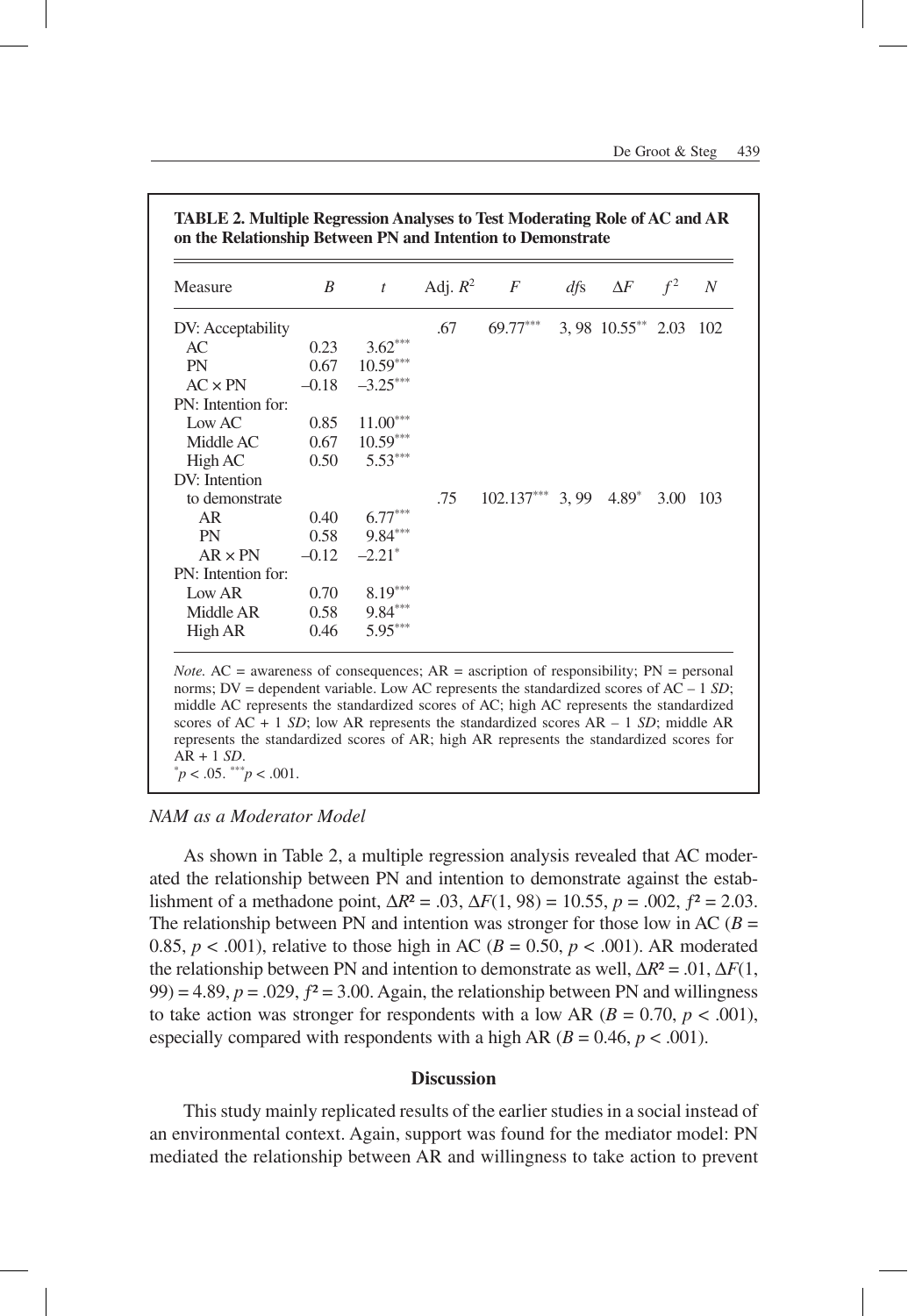the establishment of a methadone point in one's neighborhood, and AR mediated the relationship between AC and PN. Also, the moderator model was supported. The interaction between PN–AC and PN–AR contributed marginally but significantly to the intention to demonstrate. Again, as in Study 2, the relationship between PN and prosocial intention was strongest when awareness and responsibility were low rather than high.

## **STUDY 5**

# **Method**

The final study examined the NAM as a mediator or moderator model in another social context, namely blood donation.

#### *Procedure and Respondents*

Respondents were undergraduates in psychology recruited from the University of Groningen's Human Participant Pool in 2006. They were obliged to participate in this study for course credits at the beginning of their study. In total, 374 respondents completed the questionnaire (23% men, 77% women; *M* age = 20 years, *SD* = 4.57 years).

## *Measures*

*AC, AR, and PN.* Five items measured respondents' problem awareness (AC; e.g., "Donating blood is of vital importance for people who need blood transfusions"). In this study, we combined four AR items that focused on the extent to which respondents believed that donating blood is useful (e.g., "I believe that I can make an important contribution to society when donating blood") with one AR item that measured ascribed responsibility for the problem (i.e., "I feel responsible to donate blood, because there are few blood donors"). Five items reflected PN (e.g., "I feel morally obliged to donate blood"). Scores ranged from 1 (*fully disagree*) to 7 (*fully agree*). AC, AR, and PN items were put in randomized order. A CFA revealed that the fit of the measurement model would increase substantially when excluding one AC (i.e, "Donating blood is important for the development of medicines"), one AR (i.e., "Donating blood is useless"[reverse scored]) and one PN item (i.e., "I feel guilty when I don't donate blood" [reverse scored]). Therefore, these items were not included in the relevant scales. Mean scores were computed for the other items included in each scale (AC:  $M = 5.52$ ,  $SD = 0.92$ ,  $\alpha = .56$ ; AR:  $M = 5.05$ ,  $SD =$ 0.92,  $\alpha$  = .68; PN:  $M = 4.45$ ,  $SD = 1.07$ ,  $\alpha$  = .76).

*Intention and behavior.* First, respondents indicated on a 5-point Likert-type scale ranging from 1 (*certainly not*) to 5 (*certainly*) to what extent they intended to donate blood. The mean score on this item was  $2.0$  ( $SD = 1.0$ ). Second,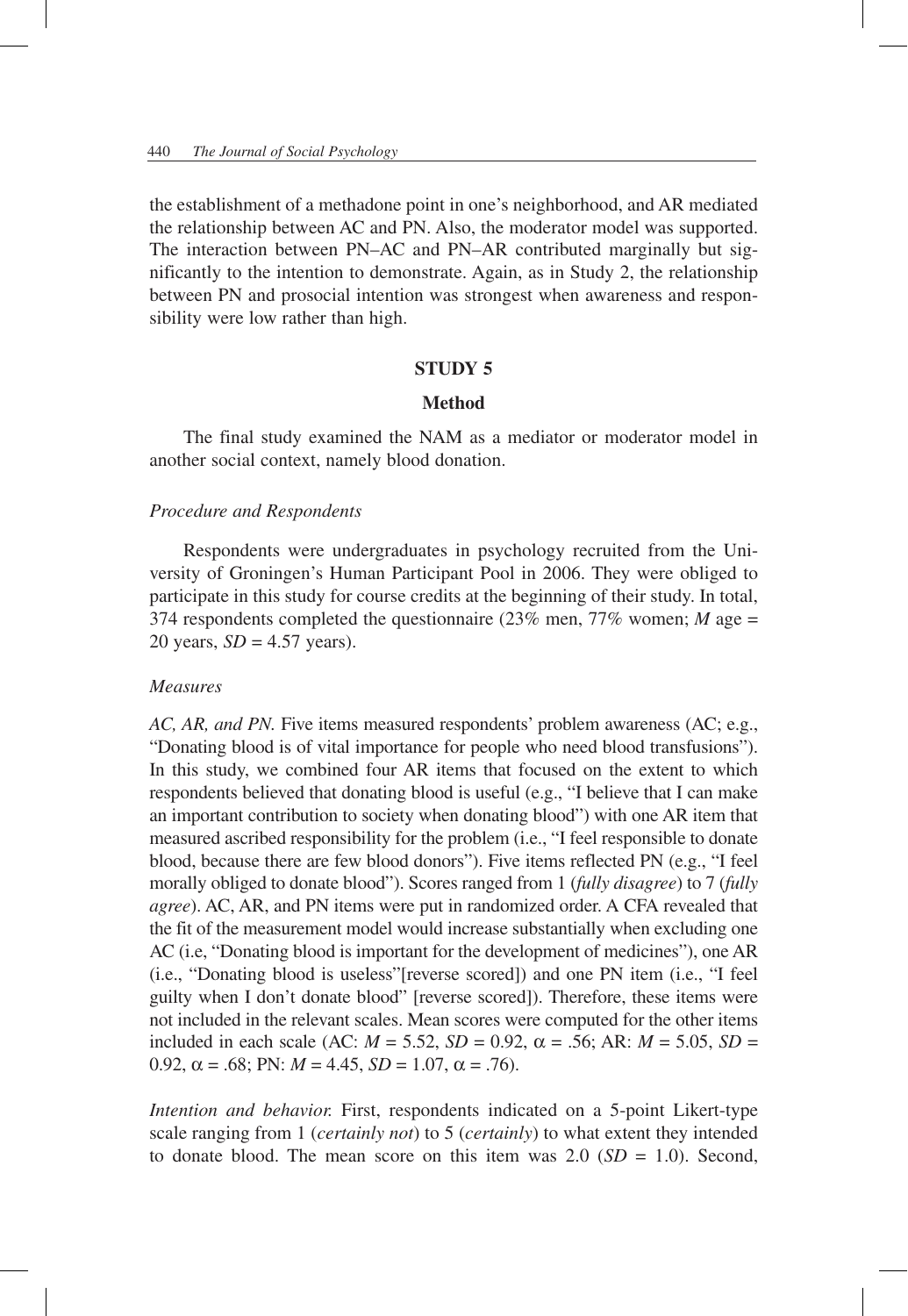participants were told that the Dutch Blood Supply Foundation was looking for new blood donors. Respondents were asked whether they wanted to register as blood donors. They could indicate any of the following: "No, because . . ."; "Maybe, I want to think about it"; "I think so, please send me more information"; and "Yes, please provide this foundation my name and address" (those who gave the latter two responses were asked to write down their name and address). We scored this behavioral measure on a 4-point Likert-type scale ranging from 1 (*certainly not*) to 4 (*certainly*; *M* = 1.8, *SD* = 0.81). Some respondents had already donated blood in the past or were already registered as a blood donor. This category was coded as missing value ( $N_{\text{missing}} = 47$ ).

#### **Results**

#### *The NAM as a Mediator Model*

The regression of PN on AR was significant, adj.  $R^2 = .44, F(1, 325) =$ 260.38,  $p < .001$ ,  $f^2 = 0.79$ : When respondents felt responsible for donating blood, they felt a stronger moral obligation to do so  $(\beta = .67)$ . The regression of donating intention on AR was significant as well, adj.  $R^2 = .28$ ,  $F(1, 325) = 125.62$ ,  $p <$ .001,  $f^2 = 0.39$ : The more respondents felt responsible to donate blood, the more they were willing to do so ( $\beta = .53$ ). Also, the relationship between intentions to donate blood and PN was significant, adj.  $R^2 = .40, F(1, 325) = 218.02, p <$ .001,  $f^2 = 0.67$ . A stronger moral norm was associated with a higher willingness to donate blood ( $\beta = .63$ ). Last, when intention to donate blood was regressed on both AR and PN, adj. *R*² = .42, *F*(2, 324) = 118.04, *p* < .001, ƒ² = 0.72, both AR ( $\beta$  = .19, *p* = .001) and PN ( $\beta$  = .51, *p* < .001) significantly contributed to the model. However, the contribution of AR was significantly reduced. Indeed, PN mediated the relationship between AR and willingness to donate blood,  $t(324)$  = 3.28,  $p = .001$ .

PN also mediated the relationship between AR and registering as a blood donor  $(t(324) = 2.41, p = .016)$ . The regression of registering as a donor on AR was significant: adj.  $R^2 = .14$ ,  $F(1, 325) = 54.82$ ,  $p < .001$ ,  $f^2 = 0.16$ . When respondents felt responsible for the positive consequences of donating blood, they were more certain to register as a blood donor ( $\beta = .38$ ,  $p < .001$ ). Also, the regression of donating blood on PN was significant, adj.  $R^2 = .19$ ,  $F(1, 325) = 75.39$ ,  $p <$ .001,  $f^2 = 0.23$ : The more respondents felt morally obliged to donate blood, the more they registered as a blood donor ( $\beta$  = .43,  $p < .001$ ). When registering was regressed on both AR and PN (adj.  $R^2 = .20$ ,  $F(2, 324) = 41.27$ ,  $p < .001$ ,  $f^2 =$ 0.25), PN still contributed strongly to the model ( $\beta$  = .33, *p* < .001), whereas the contribution of AR was significantly reduced (β = .16, *p* = .015).

Second, we tested whether AR mediated the relationship between AC and PN. AC contributed significantly to the explanation of the variance in AR, adj.  $R^2 = .13$ ,  $F(1, 325) = 50.75$ ,  $p < .001$ ,  $f^2 = 0.15$ , as well as PN, adj.  $R^2 = .14$ ,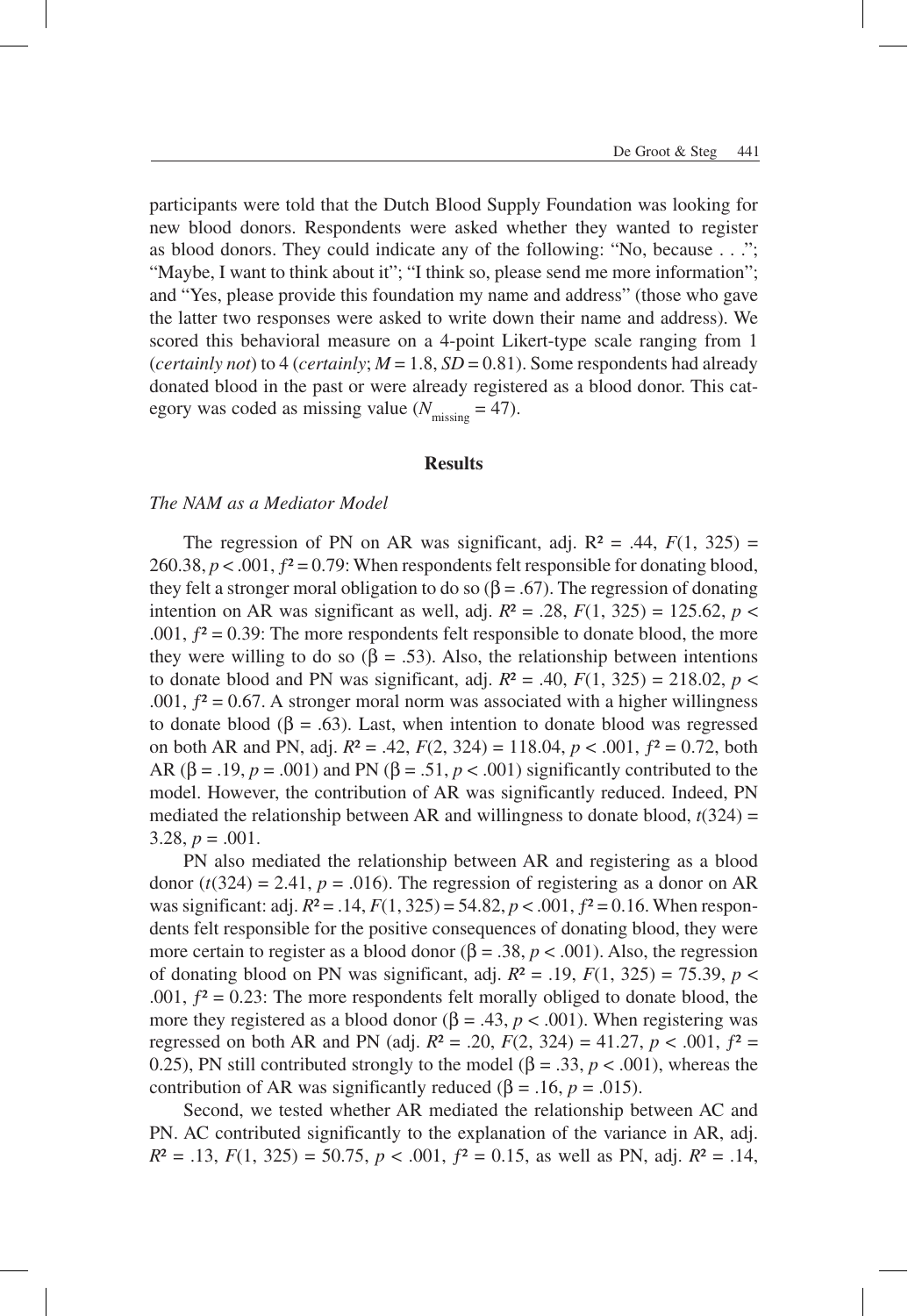Low AR  $.25 \t3.51***$ Middle AR .33 5.05\*\*\* High AR  $.40 \t 5.17***$ 

**TABLE 3. Multiple Regression Analyses to Test Moderating Role of AR on the Relationship Between PN and Registering to Donate Blood (***N* **= 327)** Measure *B t* Adj.  $R^2$  *F dfs*  $\Delta F$   $f^2$ DV: Registering to donate blood .21 29.04\*\*\* 3, 323 3.84<sup>†</sup> 327 AC .18 3.62\*\*\* PN .33 10.59\*\*\*  $AC \times PN$  .07 1.96<sup>†</sup> PN: Registering to donate blood

*Note.* AR = ascription of responsibility; PN = personal norms; DV = dependent variable. Low AC represents the standardized scores of AC – 1 *SD*; middle AC represents the standardized scores of AC; high AC represents the standardized scores of AC + 1 *SD*.

 $\phi p = .051$ . \*\*\**p* < .001.

 $F(1, 325) = 54.68$ ,  $p < .001$ ,  $f^2 = 0.16$ : The more respondents believed that donating blood was important, the more they ascribed responsibility to donate blood ( $\beta$  = .37), and the stronger they felt a moral obligation to do so ( $\beta$  = .38). When PN was regressed on both AC and AR, both variables contributed significantly to the model ( $\beta_{AC}$  = .16, *p* < .001 and  $\beta_{AR}$  = .61, *p* < .001, respectively), but the relationship between AC and PN was less strong. Mediation was confirmed by the Sobel test,  $t(324) = 3.18$ ,  $p = .001$ .

## *NAM as a Moderator Model*

A multiple regression analysis failed to show a significant moderating effect of AC, ∆*F*(1, 323) = 0.22, *p* = .637, ƒ² = 0.69, as well as AR, ∆*F*(1, 323) = 1.98,  $p = .160$ ,  $f^2 = 0.67$ , on the relationship between PN and intention to donate blood. Also, the moderating effect of AC on the relationship between PN and registering was not significant: ∆*F*(1, 323) = 1.27, *p* = .261, ƒ² = 0.23. AR did moderate the relationship between PN and registering to donate blood, ∆*R*² = .009, ∆*F*(1, 323)  $= 3.84$ ,  $p = .051$ ,  $f^2 = 0.27$ . The relationship between PN and registering to donate blood was especially strong for those high in AR ( $B = .40$ ,  $p < .001$ ), relative to those low in AR ( $B = 0.25$ ,  $p = .001$ ; see Table 3).

#### **Discussion**

Again, support for the mediator model was found. PN mediated the relationship between AR and intentions to donate blood and registering to donate blood, respectively. Also, AR mediated the relationship between AC and PN. AR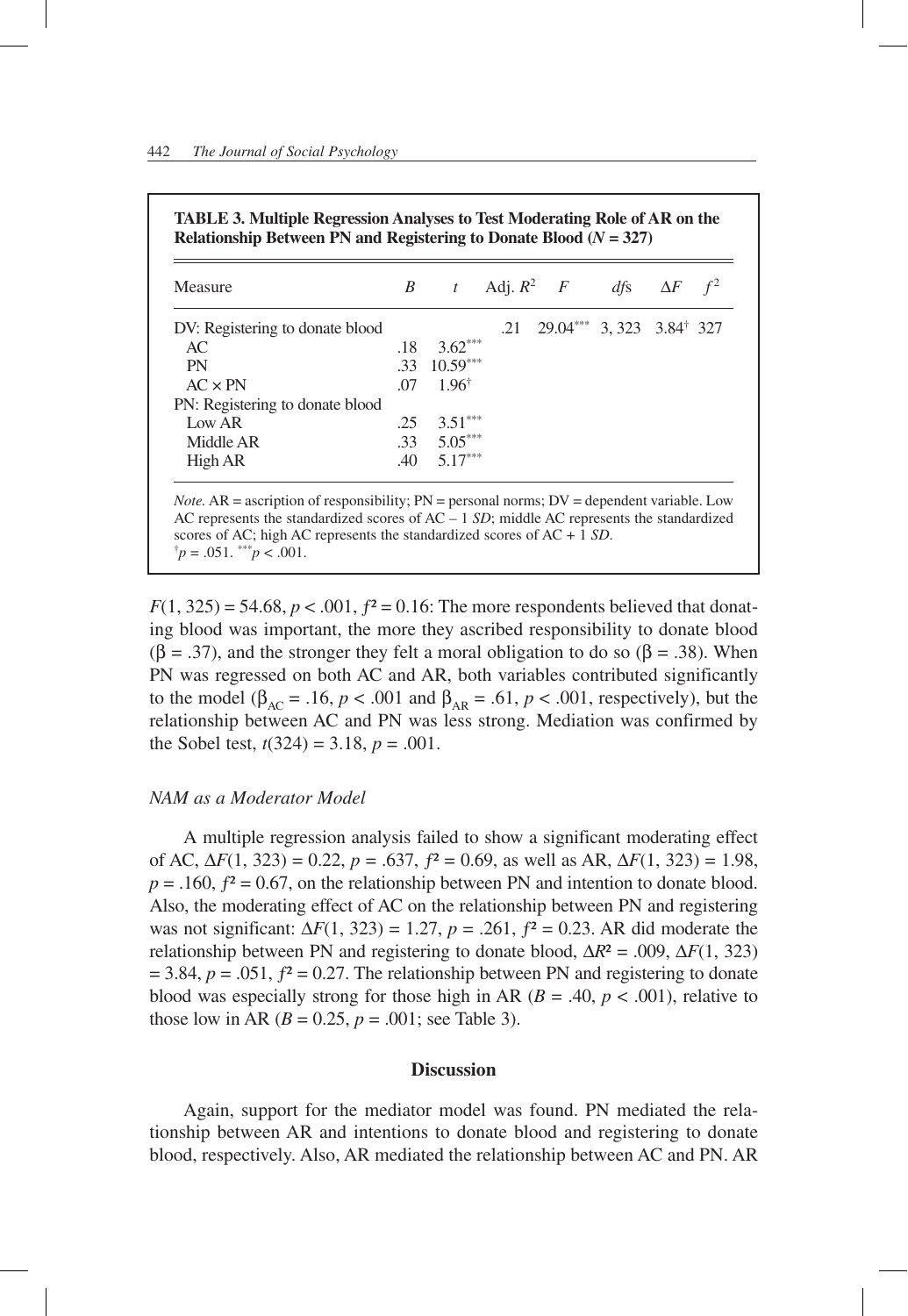moderated the relationship between PN and registering to donate blood only. In line with the NAM, and in contrast with Studies 2 and 4, this relationship was strongest for those high in AR.

## **GENERAL DISCUSSION**

Schwartz's (1977) NAM has been used in many studies to explain a wide range of prosocial intentions and behaviors. However, to date, it was not clear how the model variables are related to each other. The present research includes five different studies aimed at evaluating the relative strength of two prevalent interpretations of the NAM, namely the NAM as a mediator and as a moderator model. In general, our findings support the NAM as a mediator model. The five studies replicated these findings in five samples, with a variety of prosocial intentions and different interpretations of AR. In addition, the present work validates past research by showing that variables included in the NAM are powerful in explaining a diversity of prosocial intentions. This is true for prosocial intentions in the social and environmental contexts.

Our results suggest that one must be aware of the consequences of behavior before feeling responsible to engage in this behavior or acknowledging that one's own contribution may be useful. In turn, responsibility feelings increase feelings of moral obligation to act prosocially, and these feelings of obligation induce prosocial behavioral intentions. These results are in line with studies that have proposed that awareness of consequences affect ascription of responsibility and that responsibility indirectly affects intentions and behavior via PN (Black et al., 1985; De Ruyer & Wetzels, 2000; Diamond & Kashyap, 1997; Steg et al., 2005; Stern, 2000). A mediator model also seems theoretically plausible because it is difficult to feel responsible for acting prosocially or to think about the effectiveness of possible actions without knowing whether not acting prosocially is a problem. Subsequently, acting in accordance with PN seems unlikely when one does not feel personally responsible for the problems or for its solution. Therefore, problem awareness and responsibility play important roles in the development of PN in the first place, and only when these conditions are met will PN affect prosocial intentions in accordance with these norms.

In most of our studies (Studies 3, 4, and 5), AR partially mediated the relationship between AC and PN. AC still directly affected PN. Also, PN only partially mediated the relationship between AR and prosocial intentions. Thus, AR was directly and indirectly related to prosocial intentions. These results are in line with Stern (2000), who proposed the NAM as a partial mediator model in which "each variable in the chain directly affects the next and may also directly affect variables further down the chain" (p. 413). Regardless of whether relationships are partially or fully mediated, our results clearly suggest that promotion of prosocial behaviors are most successful when policies first aim to raise awareness for the problem before focusing on AR and PN.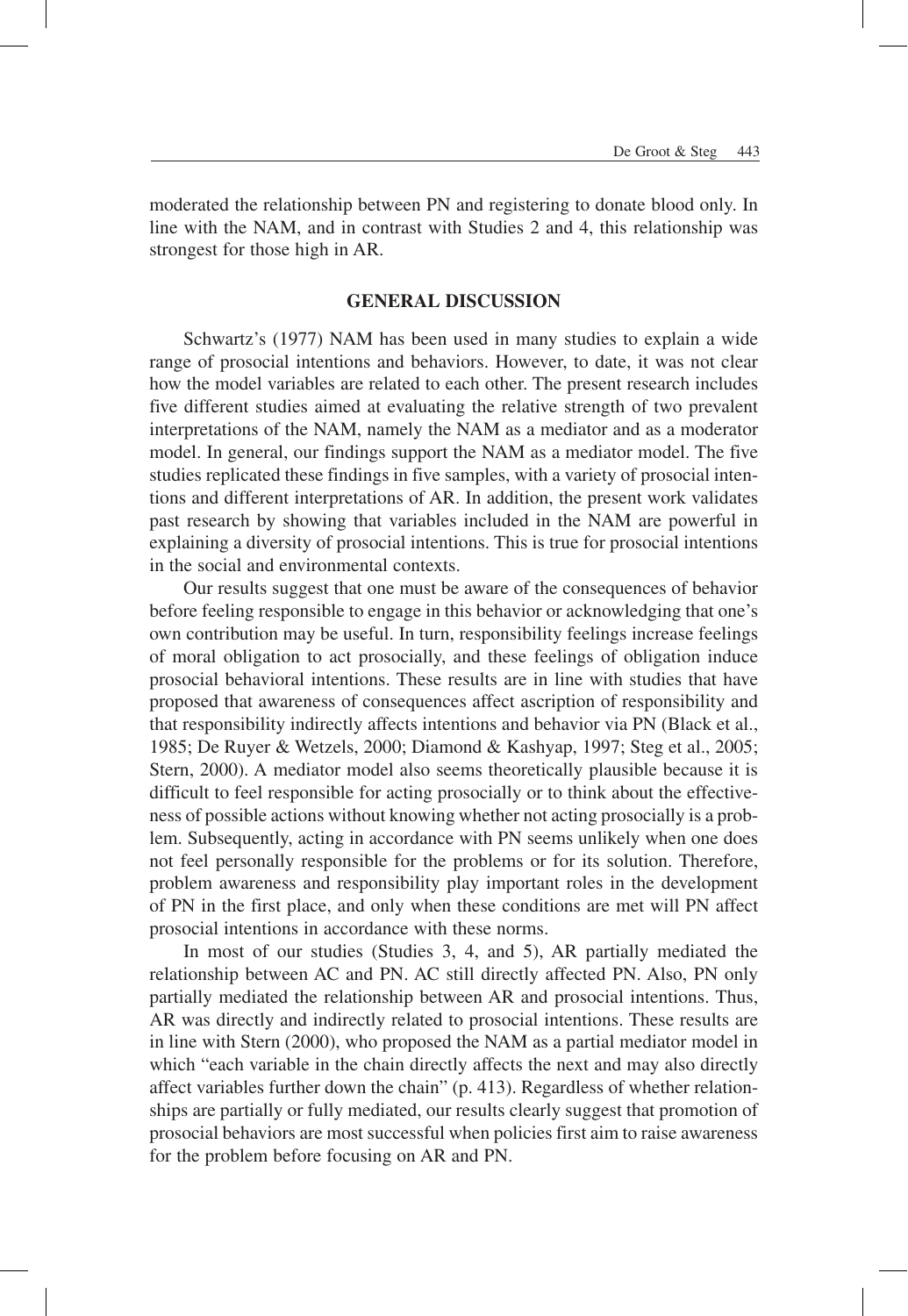Results of the NAM as a moderator model are inconsistent. Although Studies 2, 4, and 5 provide some support for the NAM as a moderator model, the studies are limited for three reasons. First, the only study in which AC as well as AR moderated the relationship between PN and prosocial intentions was Study 4. Studies 2 and 5 found partial support for the NAM as a moderating model only, whereas Studies 1 and 3 showed no support for this model. Therefore, the results are not robust. It may be that AC and AR moderate the relationship between norms and behavior in some behavioral domains in the environmental or social context exclusively. Second, the relative contribution of the moderator variables is limited. Although it is difficult to detect moderator variables in cross-sectional self-reports (McClelland & Judd, 1993), in our studies, the interaction terms of both PN and AC (Studies 2 and 4) and PN and AR (Studies 4 and 5) explained a marginal percentage of the variance in prosocial intentions and behavior (i.e., only  $1\%$ ; in one case,  $3\%$ ). Therefore, although results were significant, the small effects and thus the practical significance seemed rather weak. Third, the moderator effect was in contrast with theoretical expectations in two of three studies that found support for the moderating model. Schwartz's (1977) normative theory suggests that the relationship between PN and prosocial behavior should be especially strong among people who are highly aware of the problems and strongly feel responsible for acting prosocially. In contrast, when AC and AR are low, PN are expected to be less likely to influence behavior because people may deny the problem or their responsibility to do something about it, thereby neutralizing the obligations felt. Some studies by Schwartz also showed this reversed effect as well; he referred to it as a "boomerang effect" (p. 264). By asking questions about AC, AR, and PN, respondents may feel restricted in their freedom because they believe they are forced to express themselves prosocially. This may cause psychological reactance (Brehm, 1966). Respondents may have tried to regain their behavioral freedom by resisting the perceived pressure they experienced. However, because in all studies AC, AR, and PN are measured in similar ways and Study 5 failed to show this reversed effect, it is not clear whether and under which circumstances this reversed effect may have occured. In sum, these three limitations make an even stronger case for the NAM as a mediator model.

The various types of prosocial intentions in our studies were clearly affected by moral considerations and could therefore be explained by a normative model. As expected on the basis of the NAM, a strong moral obligation to act prosocially was associated with higher levels of prosocial intentions. PN explained between 19% (i.e., registering as a blood donor) and 61% (i.e., intention to demonstrate against the establishment of a methadone point) of variance in prosocial intentions. Large differences in explanatory power of PN were also reported in other studies (Bamberg & Schmidt, 2003; Nordlund & Garvill, 2003; Vining & Ebreo, 1992). Future researchers should examine under which circumstances PN are most powerful in explaining prosocial intentions and behavior. Our studies suggest that norms are more strongly associated with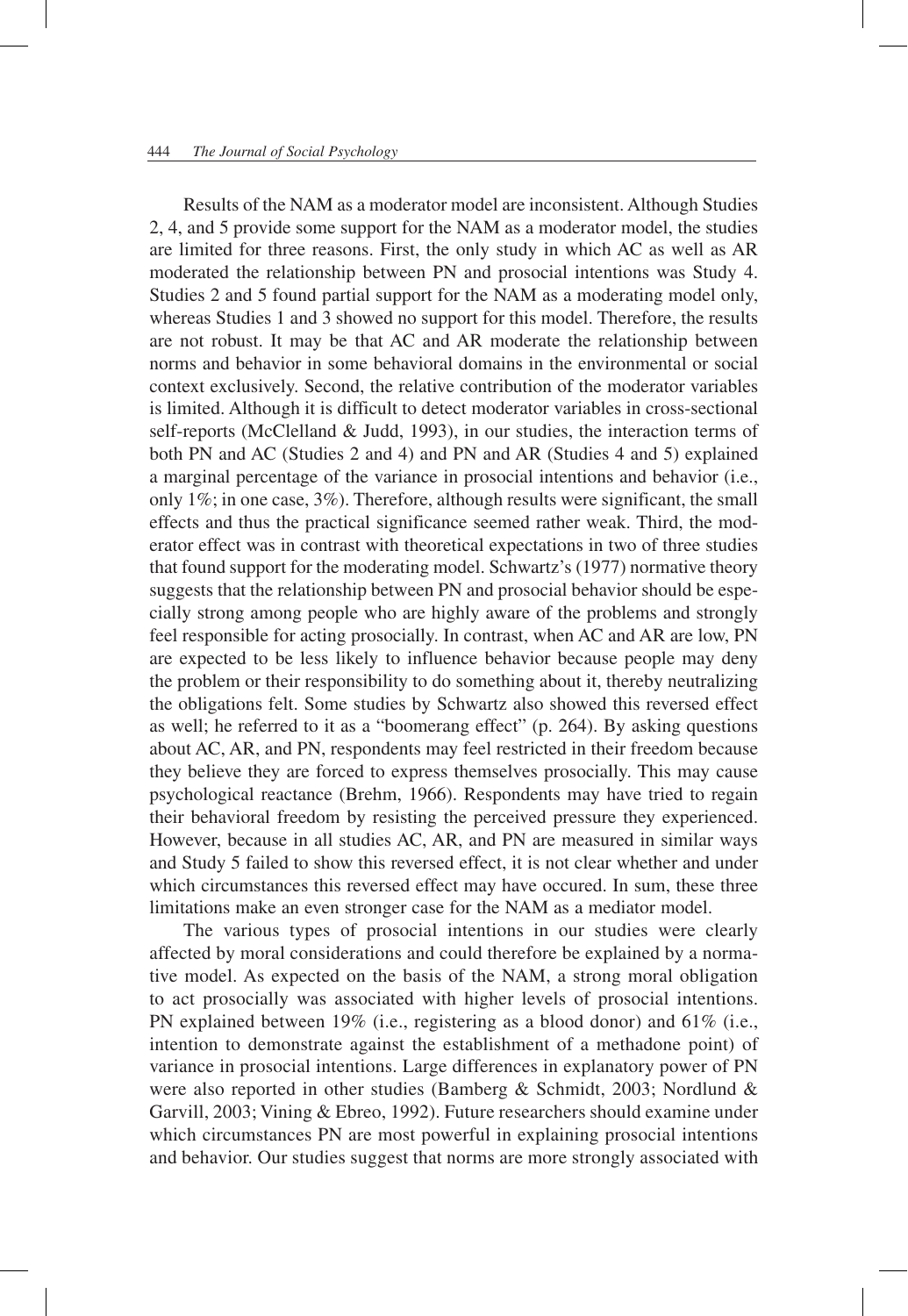good intentions related to small-scale social problems. Reducing particulates in one's own town and demonstrating against plans of the local community to establish a methadone point in one's residential area are local, small-scale problems, whereas energy conservation is a problem on a national and global level. The latter can be typified as (large-scale) social dilemmas (Dawes, 1980) in which many factors may inhibit the translation of PN into behavior (e.g., diffusion of responsibility and lower group identity; Kerr, 1995; Kerr & Kaufman-Gilliland, 1994). Under such circumstances, relationships between PN and prosocial intentions seem weak. The context in which the prosocial behavior takes place (i.e. environmental versus social) seems hardly relevant in this respect. Future research should reveal which factors influence the relationship between PN and prosocial behavior most.

A limitation of the present studies concerns the assessment of prosocial intentions and self-reported behavior instead of actual behavior. Arguably, it would have been advisable to include behavioral measures, instead of prosocial intentions and self-reported behavior. People are likely to overreport prosocial intentions and self-reported behavior because they include a social desirability component. This may have exaggerated the amount of variance explained by the NAM variables. A large amount of studies show, however, that intentions are closely linked to behavior (see Armitage & Conner, 2001). Subsequently, most studies that tested the NAM included only self-reported behavior (e.g., De Ruyter & Wetzels, 2000; Diamond & Kashyap, 1997; Guagnano, 2001; Nordlund & Garvill, 2002, 2003; Steg et al., 2005; Stern, 2000; Tyler et al., 1982; Van Liere & Dunlap, 1978). Choosing similar dependent measures as these studies makes comparing results easier. Studying intentions and self-reported behavior provides useful insights into relationships among AC, AR, PN, and prosocial behavior. Of course, future studies should examine which interpretation of the NAM model is most plausible to explain actual behavior as well.

The correlational designs of our studies do not permit drawing definite causal inferences on relationships between AC, AR, and PN and prosocial intentions. On the basis of the results presented here, we assume AC affects AR, which in turn activates PN, and eventually results in prosocial intentions. However, it is possible that engagement in prosocial behavior shapes awareness, responsibility, and norms through a variety of other social psychological processes. For example, self-perception theory proposes that people construct their beliefs on the basis of how they behave toward an object (Bem, 1972). When beliefs about prosocial behavior are ambiguous, one may deduce one's beliefs by observing past behavior and the situation in which it occurred, as well as base awareness, responsibility, and norms on this perception. Likewise, Haidt (2001) proposed that reasoning is not the cause but rather the consequence of moral judgment, such as PN. This assumption may imply that AC and AR are deduced from actual behavior. Experimental and longitudinal studies are needed to further examine causal relationships among the NAM variables.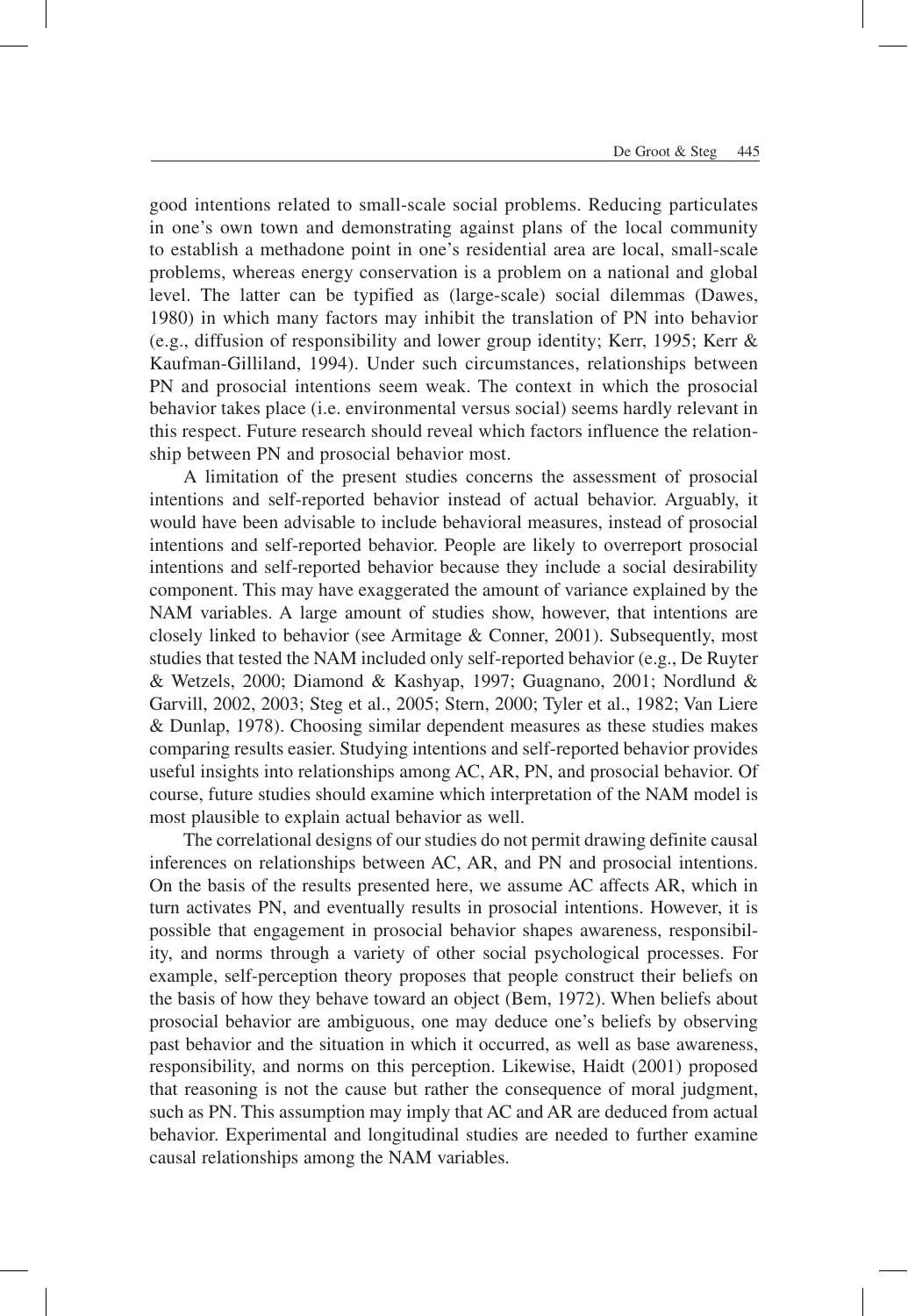In conclusion, the present research reveals that the variables included in the NAM was successful predictors of various kinds of prosocial intentions. Furthermore, five studies demonstrated that the NAM should best be interpreted as a mediator model. As expected, the relationship between AR and prosocial intentions was (partially) mediated by PN, and AR (partially) mediated the relationship between AC and PN. These results were replicated for different prosocial intentions, in the social and environmental contexts, and for two different interpretations of AR. Results imply that prosocial behavior may be promoted by first increasing awareness and then raising responsibility for the problems, hereby strengthening moral obligations for taking prosocial actions.

# **NOTES**

1. Full questionnaires of all studies are available from the first author.

2. CFA through multiple-group method (MGM; Nunnally, 1978) was used to verify whether data supported the distinction among AC, AR, and PN items into AC, AR, and PN components. In MGM, we first defined components (AC, AR, PN) on theoretical grounds. For this purpose, we computed the mean score of AC, AR, and PN items supposedly related to the AC, AR, and PN scales. Next, correlations were computed between AC, AR, and PN items and the three components. For items included in a scale, the correlation coefficients were corrected for "self-correlation"—that is, the fact that items automatically correlate high with components in which they take part. Last, we verified whether the AC, AR, and PN items correlated highest with the component to which they were assigned on theoretical grounds. It is assumed that the factor structure is supported when items correlate highest with the component they are assigned to on theoretical grounds after correcting for selfcorrelations (Nunnally). In the present research, we only briefly reported results of MGM in Studies 2 and 5 because the results of MGM indicated that some items included in these studies did not correlate strongest with the scale they were assigned to. In all other studies, MGM supported the distinction among AC, AR, and PN.

#### **AUTHOR NOTES**

**Judith I. M. De Groot** is a senior lecturer in psychology at Bournemouth University in England. Her research interests involve explaining prosocial and proenvironmental behaviors with a focus on how conflicts between prosocial and proself values influence these types of behaviors. **Linda Steg** is professor at the University of Groningen in the Netherlands. She has conducted many studies within the field of social, environmental, and traffic psychology, and she is particularly interested in studying prosocial behaviors related to sustainable development from a multidisciplinary perspective.

#### **REFERENCES**

Armitage, C. J., & Conner, M. (2001). Efficacy of the theory of planned behavior: A metaanalytic review. *British Journal of Social Psychology, 40,* 471–499.

- Aronson, E., Wilson, T. D., & Akert, R. M. (2005). *Social psychology* (5th ed.). Upper Saddle River, NJ: Pearson Education.
- Bamberg, S., & Schmidt, P. (2003). Incentives, morality, or habit? Predicting students' car use for university routes with the models of Ajzen, Schwartz, and Triandis. *Environment and Behavior, 35,* 264–285.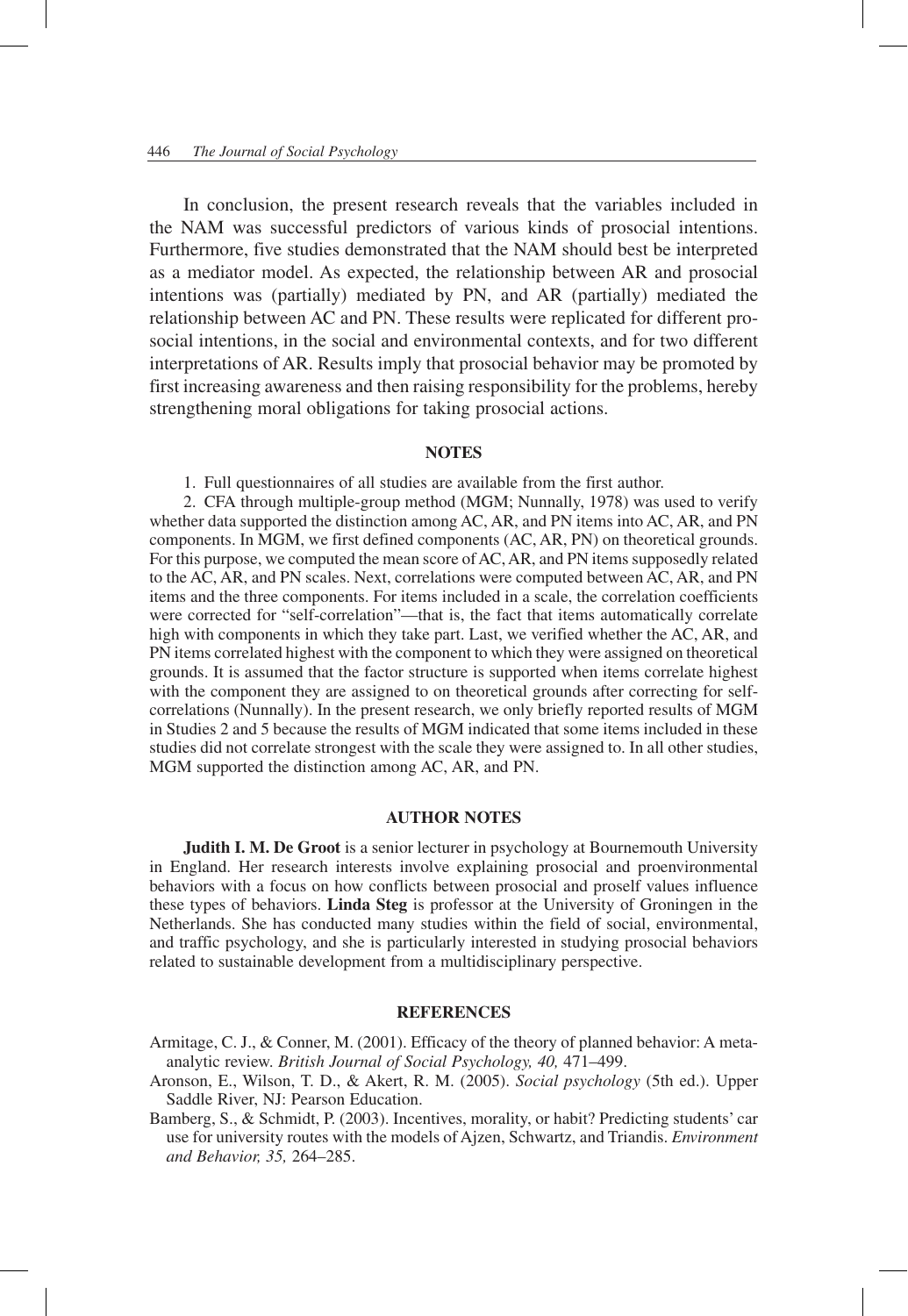- Baron, J. (1997). The illusion of morality as self-interest: A reason to cooperate in social dilemmas. *Psychological Science, 8,* 330–335.
- Baron, R. M., & Kenny, D. A. (1986). The moderator-mediator variable distinction in social psychology research: Conceptual, strategic, and statistic considerations. *Journal of Personality and Social Psychology, 51,* 1173–1182.
- Batson, C. D. (1998). Altruism and prosocial behavior. In D. T. Gilbert, S. T. Fiske, & L. Gardner (Eds.), *Handbook of social psychology*. New York: McGraw-Hill.
- Batson, C. D., Thompson, E. R., & Chen, H. (2002). Moral hypocrisy: Addressing some alternatives. *Journal of Personality and Social Psychology, 77,* 525–537.
- Bem, D. J. (1972). Self-perception theory. In L. Berkowitz (Ed.), *Advances in experimental social psychology* (Vol. 6, pp. 1–62). New York: Academic Press.
- Black, J. S., Stern, P. C., & Elworth, J. T. (1985). Personal and contextual influences on household energy adaptations. *Journal of Applied Psychology, 70,* 3–21.
- Bratt, C. (1999). The impact of norms and assumed consequences on recycling behavior. *Environment and behavior, 31,* 630–656.
- Brehm, J. W. (1966). *A theory of psychological reactance.* New York: Academic Press.
- Cialdini, R. B. (1991). Altruism or egoism? That is (still) the question. *Psychological Inquiry, 2,* 124−126.
- Cohen, J., Cohen, P., West, S. G., & Aiken, L. S. (2003). *Applied multiple regression/correlation analysis for the behavioral sciences* (3rd ed.)*.* London: Erlbaum.
- Dawes, R. M. (1980). Social dilemmas. *Annual Review of Psychology, 31,* 169–193.
- De Groot, J., & Steg, L. (2006). Impact of transport pricing policies on quality of life, acceptability, and intentions to reduce car use: An exploratory study in five European countries. *Journal of Transport Geography, 14,* 463–470.
- De Ruyter, K., & Wetzels, M. (2000). With a little help from my fans—Extending models of prosocial behavior to explain "supporters" intentions to buy soccer club shares. *Journal of Economic Psychology, 21,* 387–409.
- Diamond, W. D., & Kashyap, R. K. (1997). Extending models of prosocial behavior to explain university alumni contributions. *Journal of Applied Social Psychology, 27,* 915–928.
- Eriksson, L., Garvill, J., & Nordlund, A. M. (2006). Acceptability of travel demand managment measures: The importance of problem awareness, personal norm, freedom, and fairness. *Journal of Environmental Psychology, 26,* 15–26.
- Guagnano, G. A. (2001). Altruism and market-like behavior: An analysis of willingness to pay for recycled paper products. *Population and Environment, 22,* 425–438.
- Guagnano, G. A., Dietz, T., & Stern, P. C. (1994). Willingness to pay for public goods: A test of the contribution model. *Psychological Science, 5,* 411–415.
- Haidt, J. (2001). The emotional dog and its rational tail: A social intuitionist approach to moral judgment. *Psychological Review, 108,* 814–834.
- Hopper, J. R., & Nielsen, J. M. (1991). Recycling as altruistic behavior. Normative and behavioral strategies to expand participation in a community recycling program. *Environment and Behavior, 23,* 195–220.
- Kerr, N. L. (1995). Norms in social dilemmas. In D. Schroeder (Ed.), *Social dilemmas: Social psychological perspectives* (pp. 31–47). New York: Pergamon Press.
- Kerr, N. L., & Kaufman-Gilliland, C. M. (1994). Communication, commitment, and cooperation in social dilemmas. *Journal of Personality and Social Psychology, 66,*  513–529.
- McClelland, G. H., & Judd, C. M. (1993). Statistical difficulties of detecting interactions and moderator effects. *Psychological Bulletin, 114,* 376–390.
- Montada, L., & Kals, E. (2000). Political implications of psychological research on ecological justice and proenvironmental behaviour. *International Journal of Psychology, 35,* 168−176.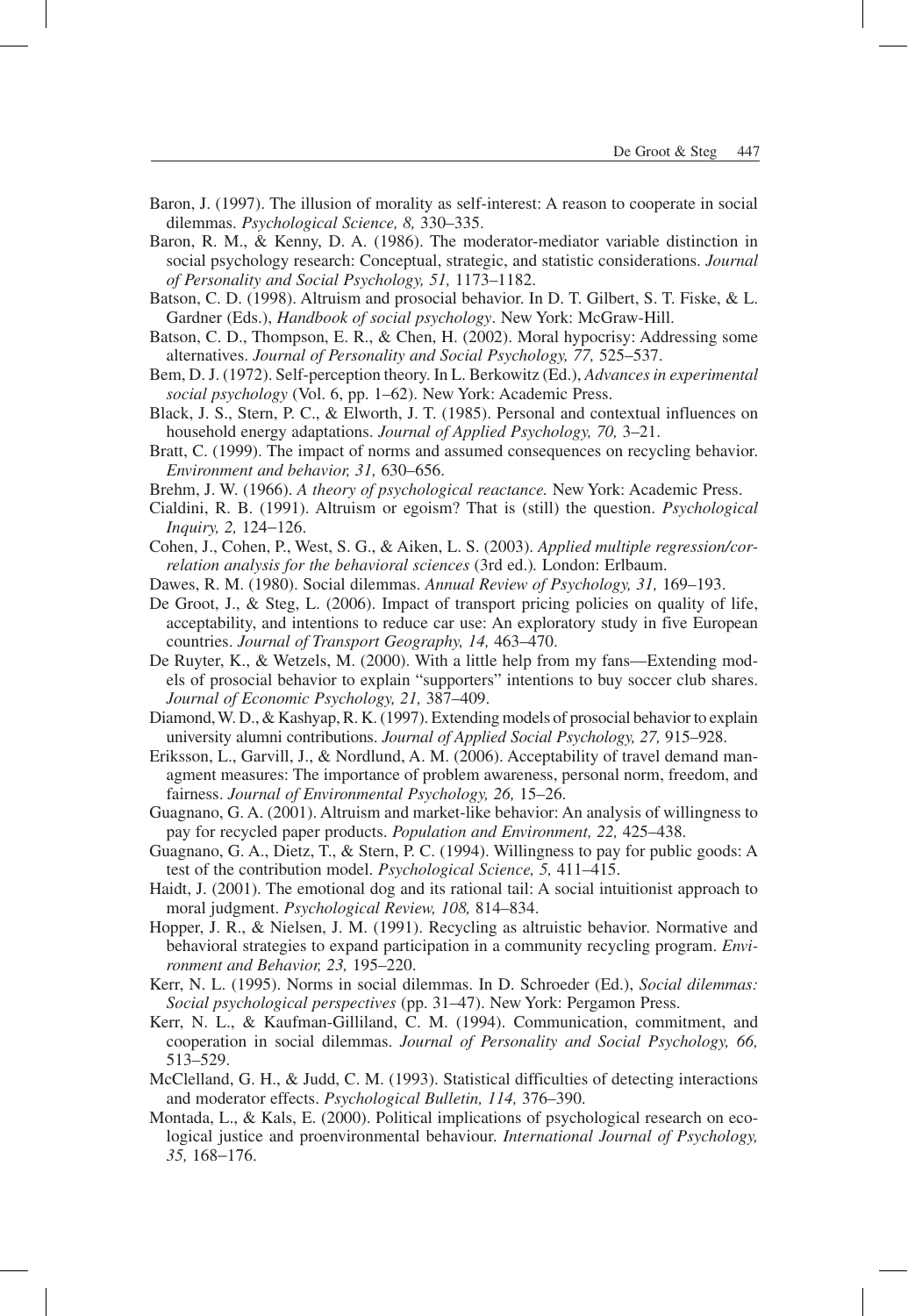- Nordlund, A. M., & Garvill, J. (2002). Value structure behind proenvironmental behavior. *Environment and Behavior, 34,* 740–756.
- Nordlund, A. M., & Garvill, J. (2003). Effects of values, problem awareness and personal norm on willingness to reduce personal car use. *Journal of Environmental Psychology, 23,* 339–347.
- Nunnally, J. C. (1978). *Psychometric theory* (2nd ed.). New York: McGraw-Hill.
- Osterhus, T. L. (1997). Pro-social consumer influence strategies: When and how do they work? *Journal of Marketing, 61,* 16–29.
- Preacher, K. J., & Leonardelli, G. J. (2006). *Calculation for the Sobel test. An interactive calculation tool for mediation tests.* Retrieved October 15, 2006, from http://www .psych.ku.edu/preacher/sobel/sobel.htm
- Schultz, P. W., Gouveia, V. V., Cameron, L. D., Tankha, G., Schmuck, P., & Frank, M. (2005). Values and their relationship to environmental concern and conservation behaviour. *Journal of Cross-Cultural Psychology, 36,* 457−475.
- Schultz, P. W., & Zelezny, L. C. (1998). Values and pro-environmental behavior. A fivecountry survey. *Journal of Cross-Cultural Psychology, 29,* 540–558.
- Schwartz, S. H. (1970). Elicitation of moral obligation and self-sacrificing behavior: An experimental study of volunteering to be a bone marrow donor. *Journal of Personality and Social Psychology, 15,* 283–293.
- Schwartz, S. H. (1973). Normative explanations of helping behavior: A critique, proposal, and empirical test*. Journal of Experimental Social Psychology, 9,* 349–364.
- Schwartz, S. H. (1977). Normative influences on altruism. In L. Berkowitz (Ed.), *Advances in experimental social psychology* (Vol. 10). New York: Academic Press.
- Schwartz, S. H., & Clausen, G. T. (1970). Responsibility, norms, and helping in an emergency. *Journal of Personality and Social Psychology, 16,* 299–310.
- Schwartz, S. H., & David, A. B. (1976). Responsibility and helping in an emergency: Effects of blame, ability and denial of responsibility. *Sociometry, 39,* 406–415.
- Schwartz, S. H., & Fleishman, J. A. (1982). Effects of negative personal norms on helping behavior. *Personality and Social Psychology Bulletin, 8,* 81–86.
- Schwartz, S. H., & Howard, J. A. (1980). Explanations of the moderating effect of responsibility denial on the personal norm-behavior relationship. *Social Psychology Quarterly, 43,* 441–446.
- Schwartz, S. H., & Howard, J. A. (1981). A normative decision-making model of altruism. In J. P. Rushton & R. M. Sorrentino (Eds.), *Altruism and helping behavior* (pp. 89–211)*.* Hillsdale: Erlbaum.
- Staub, E. (1978). *Positive social behavior and morality* (Vol. 1). New York: Academic Press.
- Steg, L., Drijerink, L., & Abrahamse, W. (2005). Factors influencing the acceptability of energy policies: Testing VBN theory. *Journal of Environmental Psychology, 25,*  415–425.
- Stern, P. C. (2000). Toward a coherent theory of environmentally significant behavior. *Journal of Social Issues, 56,* 407–424.
- Stern, P. C., & Dietz, T. (1994). The value basis of environmental concern. *Journal of Social Issues, 50,* 65–84.
- Stern, P. C., Dietz, T., Abel, T., Guagnano, G. A., & Kalof, L. (1999). A value-belief-norm theory of support for social movements: The case of environmentalism. *Human Ecology Review, 6,* 81–95.
- Swap, W. C. (1991). When prosocial behavior becomes altruistic: An attributional analysis. *Current Psychology, 10,* 49–65.
- Tyler, T. R., Orwin, R., & Schurer, L. (1982). Defensive denial and high cost prosocial behavior. *Basic and Applied Social Psychology, 3,* 267–281.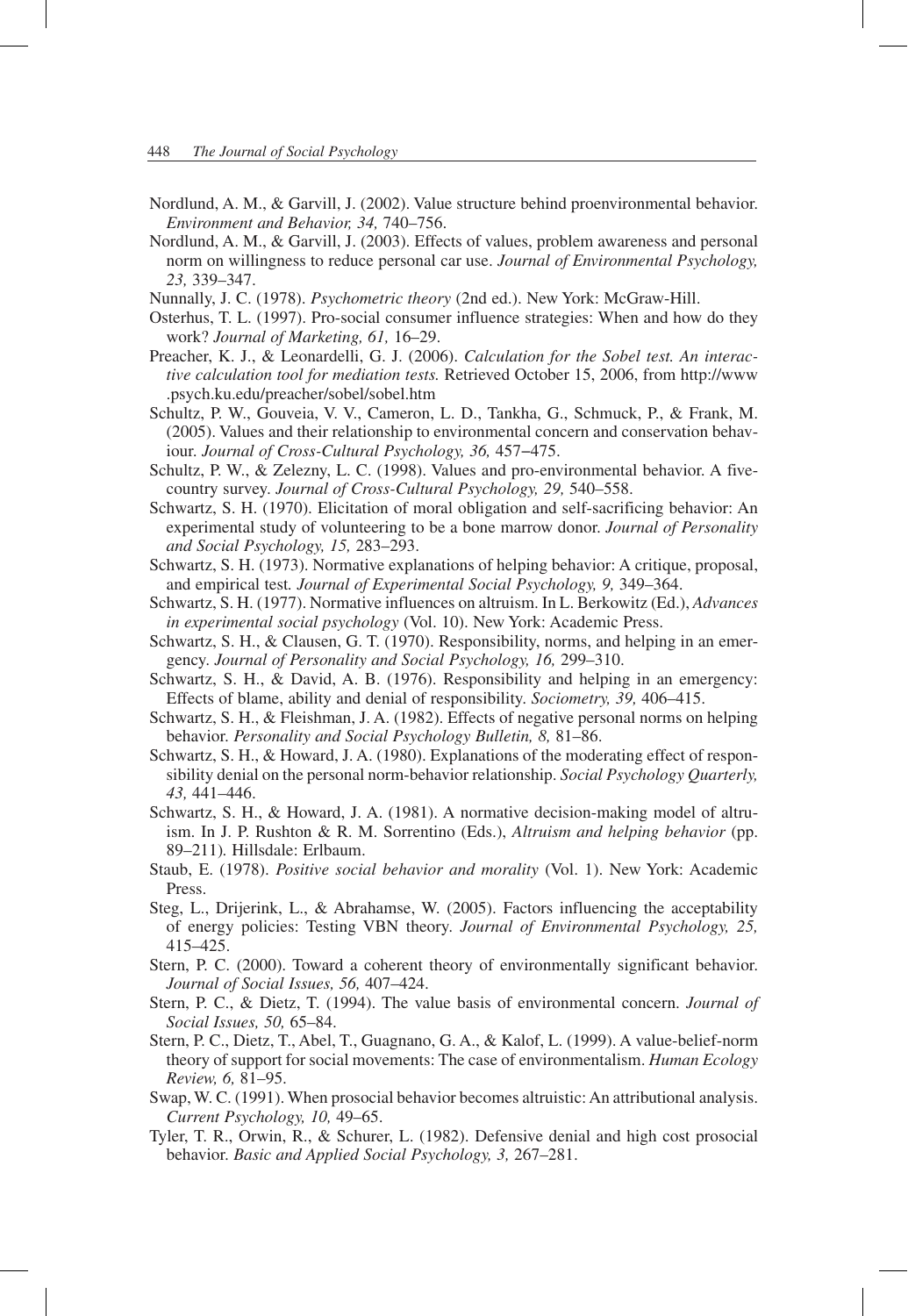- Van Liere, K. D., & Dunlap, R. E. (1978). Moral norms and environmental behaviour: An application of Schwartz's norm activation theory to yard burning. *Journal of Applied Social Psychology, 8,* 174−188.
- Vining, J., & Ebreo, A. (1992). Predicting recycling behavior from global and specific environmental attitudes and changes in recycling opportunities. *Journal of Applied Social Psychology, 22,* 1580–1607.

Zuckerman, M., & Reis, H. (1978). Comparison of three models for predicting altruistic behavior. *Journal of Personality and Social Psychology, 36,* 498–510.

> *Received May 25, 2007 Accepted February 15, 2008*